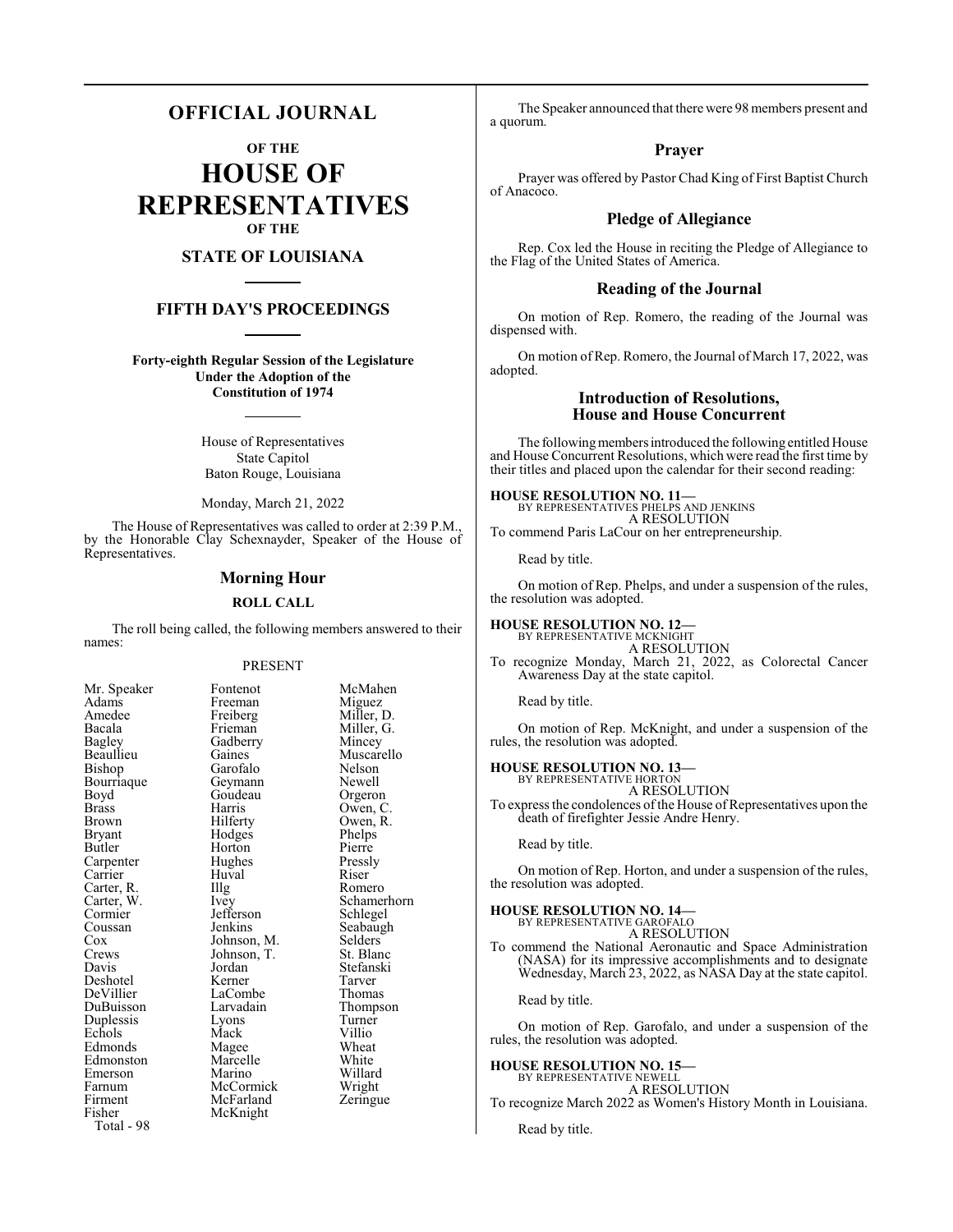# Page 2 HOUSE

5th Day's Proceedings - March 21, 2022

On motion of Rep. Newell, and under a suspension of the rules, the resolution was adopted.

**HOUSE CONCURRENT RESOLUTION NO. 27—**<br>
BY REPRESENTATIVES MIKE JOHNSON, BUTLER, DESHOTEL,<br>
FIRMENT, HARRIS, TRAVIS JOHNSON, LARVADAIN, CHARLES<br>
OWEN, RISER, AND SCHAMERHORN

A CONCURRENT RESOLUTION

To memorialize the United States Congress to take such actions as are necessary to reject the recommendation to close the Alexandria Veterans Affairs Medical Center located in Pineville, Louisiana, as recommended by the United States Department of Veterans Affairs' report to the Asset and Infrastructure Review Commission.

Read by title.

Lies over under the rules.

### **HOUSE CONCURRENT RESOLUTION NO. 28—**

BY REPRESENTATIVE MOORE AND SENATOR JACKSON A CONCURRENT RESOLUTION

To express the condolences of the legislature on the death of Ervin Peter Turner.

Read by title.

On motion of Rep. Wilford Carter, and under a suspension of the rules, the resolution was adopted.

Ordered to the Senate.

**HOUSE CONCURRENT RESOLUTION NO. 29—** BY REPRESENTATIVES BOURRIAQUE, GOUDEAU, AND MIGUEZ AND SENATOR HENSGENS A CONCURRENT RESOLUTION

To express the condolences of the Legislature of Louisiana upon the death of Ramsie Kate Baumgardner.

Read by title.

On motion of Rep. Bourriaque, and under a suspension of the rules, the resolution was adopted.

Ordered to the Senate.

### **HOUSE CONCURRENT RESOLUTION NO. 30—**

BY REPRESENTATIVE FONTENOT AND SENATOR FESI A CONCURRENT RESOLUTION

To express the condolences of the Legislature of Louisiana on the death of Earl Joseph Thibodaux.

Read by title.

On motion of Rep. Fontenot, and under a suspension of the rules, the resolution was adopted.

Ordered to the Senate.

### **Introduction of House Bills and Joint Resolutions**

The following named members introduced the following House Bills and Joint Resolutions, which were read the first time by their titles and placed upon the calendar for their second reading:

#### **HOUSE BILL NO. 237—**

BY REPRESENTATIVE JENKINS AN ACT

To amend and reenact Item (g)(4)(b) of Paragraph 22 of Article XIV, Section 15.1 of the 1921 Louisiana Constitution, as amended, continued as a statute pursuant to Article X, Section 18 of the 1974 Louisiana Constitution, and R.S.  $33:2492(7)(d)(ii)$  and to

repeal R.S. 33:2552(7)(d)(ii), relative to the municipal fire and police civil service; to provide relative to the administration of tests by the state examiner; to make certain provisions applicable only to the city of Shreveport; and to provide for related matters.

Read by title.

Lies over under the rules.

#### **HOUSE BILL NO. 840—**

BY REPRESENTATIVES BAGLEY, ECHOLS, PRESSLY, SEABAUGH, AND TURNER AND SENATORS MILLIGAN AND PEACOCK AN ACT

To amend and reenact R.S. 16:17(E), relative to pretrial diversion or intervention programs; to provide relative to the assessment of a reasonable fee; to provide for the collection of such fee; to provide for the disbursement of the proceeds of such fee; to provide for the duties of the sheriff; and to provide for related matters.

Read by title.

Lies over under the rules.

#### **HOUSE BILL NO. 841—**

BY REPRESENTATIVE BOYD AN ACT

To enact R.S. 44:11.1, relative to public records; to provide relative to online access to certain public records; to provide relative to certain occupations; to provide for limited access to domiciliary addresses; and to provide for related matters.

Read by title.

Lies over under the rules.

# **HOUSE BILL NO. 842—**

BY REPRESENTATIVE MCMAHEN AN ACT

To enact R.S. 9:2800.28, relative to liability; to provide relative to veterinary professionals; to provide relative to animal abuse and reporting; to provide for immunity from civil liability or criminal prosecution; and to provide for related matters.

Read by title.

Lies over under the rules.

# **HOUSE BILL NO. 843—**

BY REPRESENTATIVE FIRMENT AN ACT

To enact Code of Evidence Article 416, relative to relevancy of evidence; to provide for evidence of liability of a commercial motor carrier; to provide for admissibility; to provide for vicarious liability; and to provide for related matters.

Read by title.

Lies over under the rules.

### **HOUSE BILL NO. 844—**

BY REPRESENTATIVE ADAMS AN ACT

To amend and reenact R.S.  $40:966(B)(3)$  and  $(G)$  and  $967(B)(4)$  and (E)(1), relative to the Uniform Controlled Dangerous Substances Law; to provide relative to penalties for distribution or possession with intent to distribute heroin; to provide relative to penalties for distribution or possession with intent to distribute fentanyl and carfentanil; to increase the minimum term of imprisonment; to provide relative to penalties when substantial assistance is provided; to provide relative to treatment for heroin and fentanyl or carfentanil as a condition of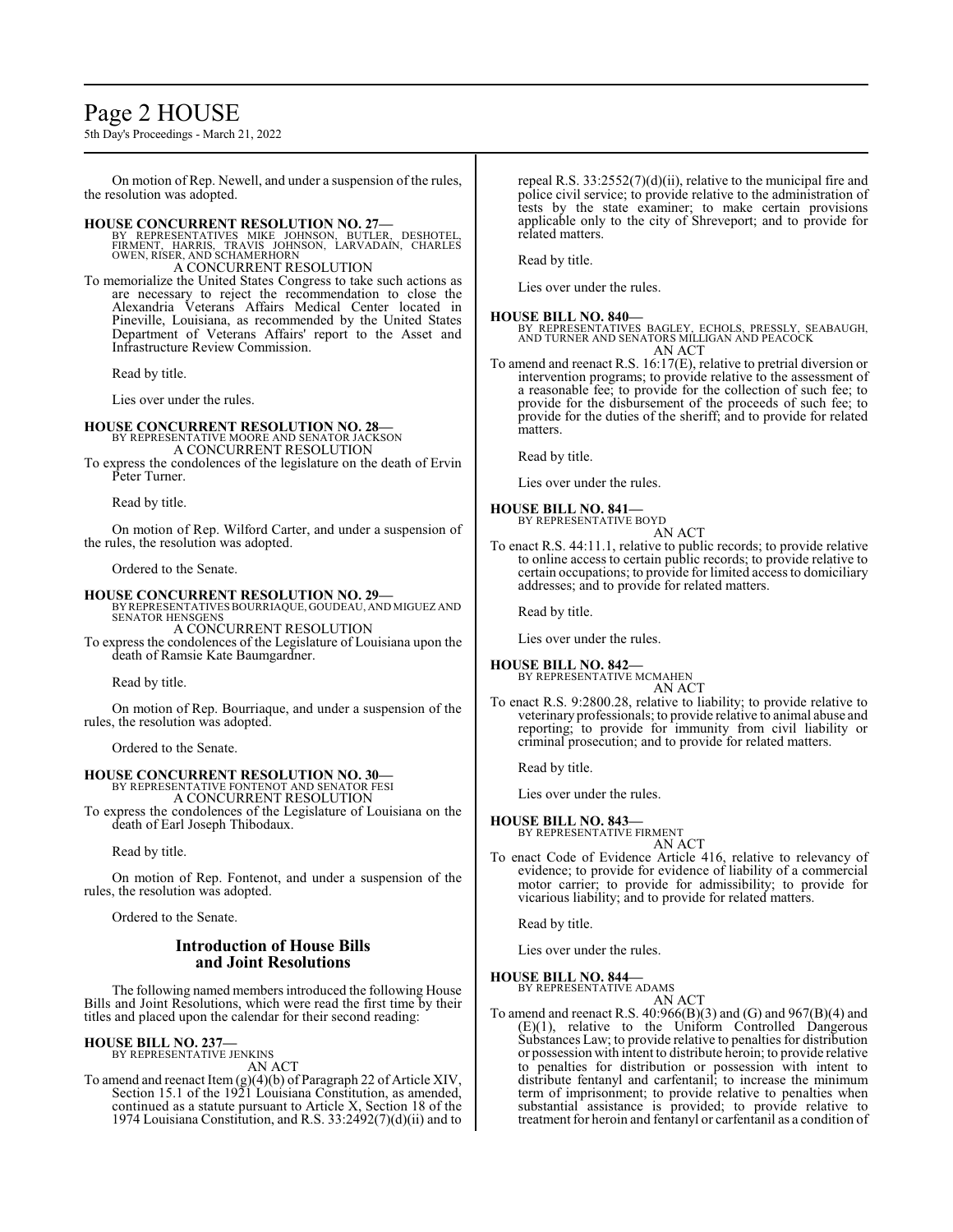5th Day's Proceedings - March 21, 2022

probation; to provide for an effective date; and to provide for related matters.

Read by title.

Lies over under the rules.

#### **HOUSE BILL NO. 845—** BY REPRESENTATIVE GEYMANN

AN ACT

To enact R.S. 39:73(E), relative to authority to spend public funds; to prohibit the increase of an appropriation in certain circumstances; to prohibit new authority to spend public funds in certain circumstances; to provide relative to the powers and duties of the commissioner of administration; to provide for an effective date; and to provide for related matters.

Read by title.

Lies over under the rules.

#### **HOUSE BILL NO. 846—** BY REPRESENTATIVE MARCELLE

AN ACT

To amend and reenact R.S. 18:101(B) and 1303(G) and to repeal R.S. 18:2(8), 102(A)(1), (B), and (C), 104(C)(1)(b), 171, 171.1, 176(A), 177(A), and 177.1, relative to registration and voting; to repeal provisions of law providing relative to suspension of registration and voting rights based on conviction of a felony; to provide relative to procedures for voter registration and voting; to provide relative to reinstatement of voter registration; to provide relative to notice and reporting of felony convictions; and to provide for related matters.

Read by title.

Lies over under the rules.

# **HOUSE BILL NO. 847—**

BY REPRESENTATIVE LACOMBE AN ACT

To amend and reenact R.S.  $39:112(E)(2)(c)$  and to enact R.S.  $39:112(E)(2)(d)$ , relative to capital outlay; to provide with respect to local match requirements for projects by non-state entities; to exempt certain non-state entity projects from local match requirements; to provide for applicability; to provide for an effective date; and to provide for related matters.

Read by title.

Lies over under the rules.

# **House and House Concurrent Resolutions Lying Over**

The following House and House Concurrent Resolutions lying over were taken up and acted upon as follows:

**HOUSE CONCURRENT RESOLUTION NO. 23—** BY REPRESENTATIVE HARRIS

A CONCURRENT RESOLUTION

To approve the formula that was developed by the State Board of Elementary and Secondary Education pursuant to Article VIII, Section 13(B) of the Constitution of Louisiana to determine the cost of a minimum foundation program of education in all public elementary and secondary schools as well as to equitably allocate the funds to parish and city school systems and that was adopted by the board on March 9, 2022.

Read by title.

Under the rules, the above resolution was referred to the Committee on Education.

#### **HOUSE CONCURRENT RESOLUTION NO. 24—** BY REPRESENTATIVE BISHOP

A CONCURRENT RESOLUTION

To urge and request the Department of Environmental Quality to report to the legislature regarding requirements for remediation of Capitol Lake.

Read by title.

Under the rules, the above resolution was referred to the Committee on Natural Resources and Environment.

#### **HOUSE CONCURRENT RESOLUTION NO. 26—** BY REPRESENTATIVE COUSSAN

A CONCURRENT RESOLUTION

To urge and request the president of the United States to consider the current geopolitical tensions and support policies and take measures to ensure America's long-term energy affordability, security, leadership, and progress, including actions that result in the continued operation of existing oil and natural gas pipelines, the construction of new oil and gas pipelines, and an end to restrictions on developing our nation's onshore and offshore oil and natural gas resources.

Read by title.

Under the rules, the above resolution was referred to the Committee on Natural Resources and Environment.

### **House Bills and Joint Resolutions on Second Reading to be Referred**

The following House Bills and Joint Resolutions on second reading to be referred to committees were taken up, read, and referred to committees, as follows:

# **HOUSE BILL NO. 825—**

BY REPRESENTATIVE GREGORY MILLER AN ACT

To repeal R.S. 32:664(D) and 666(D), relative to chemical tests for intoxication; to provide relative to the authority of certain persons to withdraw blood and administer such tests; and to provide for related matters.

Read by title.

Under the rules, the above bill was referred to the Committee on Transportation, Highways and Public Works.

# **HOUSE BILL NO. 826—** BY REPRESENTATIVE BAGLEY

AN ACT To amend and reenact R.S. 40:1223.3(3) and to enact R.S. 37:3386.3(B)(3), relative to healthcare services delivered through telehealth; to provide for powers and duties of the Addictive Disorder Regulatory Authority; to provide relative to telehealth services delivered by certain professionals who are licensed, certified, or registered by the authority; to authorize the promulgation of certain rules by the authority; to revise the definition of "healthcare provider" within the Louisiana Telehealth Access Act; and to provide for related matters.

Read by title.

Under the rules, the above bill was referred to the Committee on Health and Welfare.

#### **HOUSE BILL NO. 827—**

BY REPRESENTATIVE GADBERRY AN ACT

To enact Part VIII of Chapter 5-A of the Louisiana Revised Statutes of 1950, to be comprised of R.S. 40:1091, relative to health services for children; to provide relative to screening of children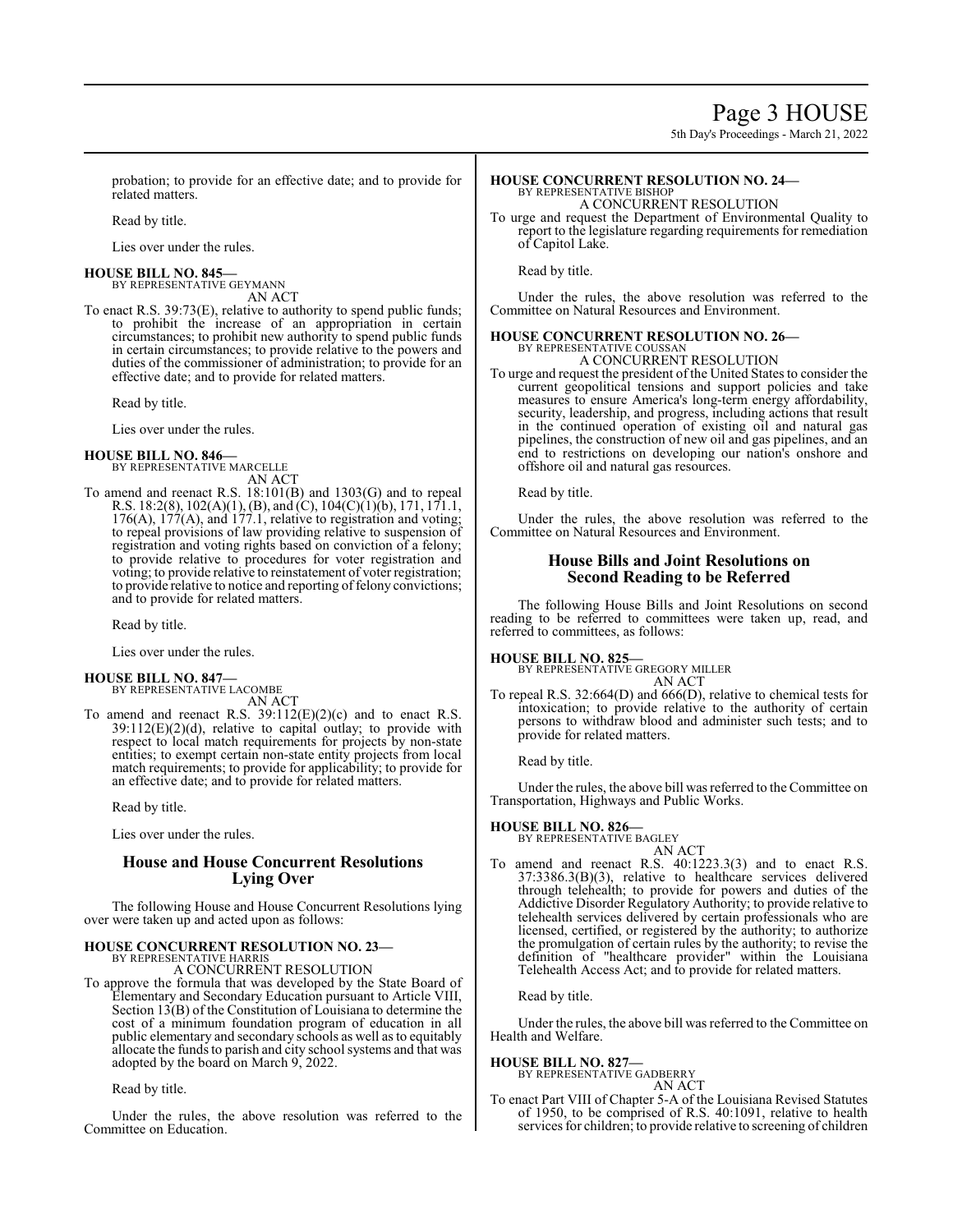# Page 4 HOUSE

5th Day's Proceedings - March 21, 2022

under a certain age for autismspectrumdisorder; to require such screening in certain instances; to provide for exceptions to the screening requirement; and to provide for related matters.

Read by title.

Under the rules, the above bill was referred to the Committee on Health and Welfare.

#### **HOUSE BILL NO. 828—** BY REPRESENTATIVE HORTON

AN ACT To amend and reenact R.S. 40:4.9(B), relative to preparation in private homes of foods for sale; to provide relative to an exemption for home-based preparers of low-risk foods for sale from laws and regulations pertaining to food preparation; to provide for the annual sales threshold qualifying home-based food preparers for this exemption; and to provide for related matters.

Read by title.

Under the rules, the above bill was referred to the Committee on Health and Welfare.

#### **HOUSE BILL NO. 829—** BY REPRESENTATIVE STEFANSKI

AN ACT

To amend and reenact R.S. 26:274(A)(2) and 308(B), (C)(8), (11)(c), and (J) and to enact R.S.  $26:308(\tilde{C})(12)(b)(i)$  and (ii), relative to the delivery of alcoholic beverages; to provide relative to third party delivery companies and platforms; to provide for requirements for alcoholic beverage delivery agreements; to provide for penalties; to provide for an effective date; and to provide for related matters.

Read by title.

Under the rules, the above bill was referred to the Committee on Judiciary.

#### **HOUSE BILL NO. 830—**

BY REPRESENTATIVE DAVIS

- AN ACT
- To amend and reenact R.S. 49:222(B)(1)(a) and to enact R.S. 49:222(B)(15), relative to fees chargeable by the secretary of state; to provide for transferring a limited liability company name; to establish a fee for certain termination services; to establish fees relative to structured settlement purchase companies; to make technical changes; and to provide for related matters.

Read by title.

Under the rules, the above bill was referred to theCommittee on Commerce.

#### **HOUSE BILL NO. 831—** BY REPRESENTATIVE FIRMENT

AN ACT

To enact R.S. 22:1338, relative to additional living expense coverage for homeowner's insurance; to provide for an advance payment in the event of a total loss; to provide for payment after the advance period; and to provide for related matters.

Read by title.

Under the rules, the above bill was referred to the Committee on Insurance.

# **HOUSE BILL NO. 832—**

BY REPRESENTATIVE CARRIER AN ACT

To enact Section 2 of Act No. 444 of the 2021 Regular Session of the Legislature of Louisiana, relative to restroom access for individuals with certain conditions; to provide for designation of an Act of the Legislature of Louisiana by means of a short title; and to provide for related matters.

Read by title.

Under the rules, the above bill was referred to the Committee on Health and Welfare.

#### **HOUSE BILL NO. 833—**

BY REPRESENTATIVE MCMAHEN

AN ACT To amend and reenact R.S. 8:1(introductory paragraph) and (7) and to enact R.S. 8:907, relative to pet remains; to authorize the burial of pet remains with human remains; to provide for definitions; to provide for restrictions; and to provide for related matters.

Read by title.

Under the rules, the above bill was referred to the Committee on Commerce.

### **HOUSE BILL NO. 834—**

BY REPRESENTATIVE ILLG AN ACT

To amend and reenact R.S. 9:154(A)(16) and (17) and to enact R.S. 9:153(12)(i), 154(A)(18), and 157.1, relative to unclaimed property; to provide relative to definitions; to provide relative to the definition of "property" for a sports wagering account; to provide relative to abandoned property; to provide relative to abandoned funds in a sports wagering account; to prohibit charges by a licensee or sports wagering account operator on abandoned sports wagering accounts; and to provide for related matters.

Read by title.

Under the rules, the above bill was referred to the Committee on Appropriations.

**HOUSE BILL NO. 835—** BY REPRESENTATIVE MCFARLAND AN ACT

To enact R.S. 11:710.1(C)(4) and to repeal R.S. 11:710.1(C)(4), relative to the Teachers' Retirement System of Louisiana; to provide for contract or corporate contract reemployment of retirees; to provide for costs; to provide for an effective date; and to provide for related matters.

Read by title.

Under the rules, the above bill was referred to the Committee on Retirement.

**HOUSE BILL NO. 836—**

BY REPRESENTATIVE WHEAT AN ACT

To appropriate monies out of the state general fund for Fiscal Year 2021-2022 to be used to pay a portion of the judgment captioned "Jean Boudreaux and the Victims of the Flood on April 6, 1983 on the Tangipahoa River versus the State of Louisiana, Department of Transportation, et al."; to provide for an effective date; and to provide for related matters.

Read by title.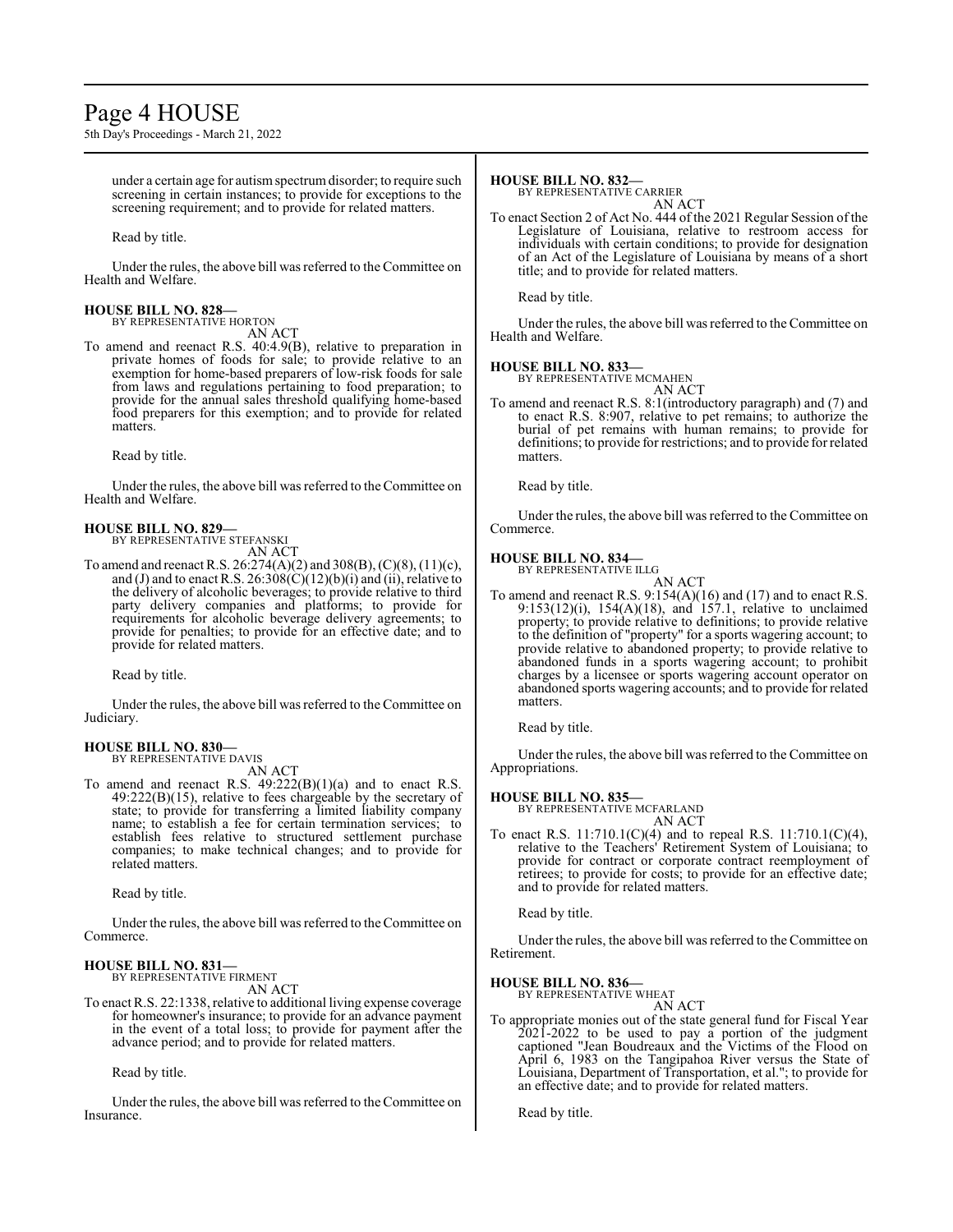Under the rules, the above bill was referred to the Committee on Appropriations.

# **HOUSE BILL NO. 837—** BY REPRESENTATIVE HORTON

AN ACT

To enact R.S. 17:412, relative to public school teachers and personnel; to prohibit classroom discussion about sexual orientation or gender identity in certain grade levels; to prohibit teachers and others from discussing their sexual orientation or gender identity with students; and to provide for related matters.

Read by title.

Under the rules, the above bill was referred to theCommittee on Education.

#### **HOUSE BILL NO. 838—**

BY REPRESENTATIVE GAROFALO AN ACT

To enact Chapter 43-C of Title 17 of the Louisiana Revised Statutes of 1950, to be comprised of R.S. 17:4037.1 through 4037.8, relative to elementary and secondary education; to create and provide for the administration of a program to provide state funding for the education of students not enrolled in public school; to provide relative to the eligibility of students, schools, and service providers participating in the program; to provide relative to program funds; to provide relative to the testing of students participating in the program; to require the state Department of Education to submit annual reports to the legislature relative to the program; to provide relative to rules; to provide relative to definitions; to provide for an effective date; and to provide for related matters.

Read by title.

Under the rules, the above bill was referred to the Committee on Education.

#### **HOUSE BILL NO. 839—**

BY REPRESENTATIVE JORDAN

- AN ACT
- To amend and reenact R.S. 14:14 and to enact R.S. 14:14.1, relative to the insanity defense; to provide relative to the defense of insanity; to create a defense of diminished capacity; and to provide for related matters.

Read by title.

Under the rules, the above bill was referred to the Committee on Administration of Criminal Justice.

# **House and House Concurrent Resolutions Reported by Committee**

The following House and House Concurrent Resolutions reported by committee were taken up and acted upon as follows:

# **HOUSE RESOLUTION NO. 1—** BY REPRESENTATIVE SCHEXNAYDER

A RESOLUTION

To amend and readopt House Rule 6.1(B) of the Rules of Order of the House of Representatives to provide for select committees and the powers, functions, and duties of select committees.

Read by title.

Reported favorably by the Committee on House and Governmental Affairs.

On motion of Rep. Stefanski, the resolution was ordered engrossed and passed to its third reading.

## **House Bills and Joint Resolutions on Second Reading Reported by Committee**

The following House Bills and Joint Resolutions on second reading reported by committee were taken up and acted upon as follows:

**HOUSE BILL NO. 44—** BY REPRESENTATIVE GREGORY MILLER AN ACT

To amend and reenact R.S. 49:193(B)(10) and to enact R.S. 49:193(B)(11), relative to the sunset law; to add certain reports and related information to the list of required information to be provided to the legislative committees; and to provide for related matters.

Read by title.

Reported favorably by the Committee on House and Governmental Affairs.

On motion of Rep. Stefanski, the bill was ordered engrossed and passed to its third reading.

# **HOUSE BILL NO. 45—**

BY REPRESENTATIVE STEFANSKI AN ACT

To amend and reenact R.S. 49:191(1) and to repeal R.S. 49:191(10)(k), relative to the Department of State, including provisions to provide for the re-creation of the Department of State and the statutory entities made a part of the department by law; to provide for the effective termination date for all statutory authority for the existence of such statutory entities; and to provide for related matters.

Read by title.

Reported favorably by the Committee on House and Governmental Affairs.

On motion of Rep. Stefanski, the bill was ordered engrossed and passed to its third reading.

#### **HOUSE BILL NO. 46—**

BY REPRESENTATIVE STEFANSKI

AN ACT To amend and reenact R.S. 49:191(1) and to repeal R.S. 49:191(10)(j), relative to the Department of State Civil Service, including provisions to provide for the re-creation of the Department of State Civil Service and the statutory entities made a part of the department by law; to provide for the effective termination date for all statutory authority for the existence of such statutory entities; and to provide for related matters.

Read by title.

Reported favorably by the Committee on House and Governmental Affairs.

On motion ofRep. Stefanski, the bill was ordered engrossed and passed to its third reading.

**HOUSE BILL NO. 64—**

BY REPRESENTATIVE LANDRY AN ACT

To amend and reenact Children's Code Articles 323(2)(a), 324(B), and 1103(3), Code of Criminal Procedure Article 571.1, and R.S.  $15:440.2(C)(1)$ , relative to the definition of a child; to provide in certain contexts that a child is a person under the age of eighteen years; to provide for definitions; to provide for the videotaping of statements; to provide for time limitations for certain sex offenses; and to provide for related matters.

Read by title.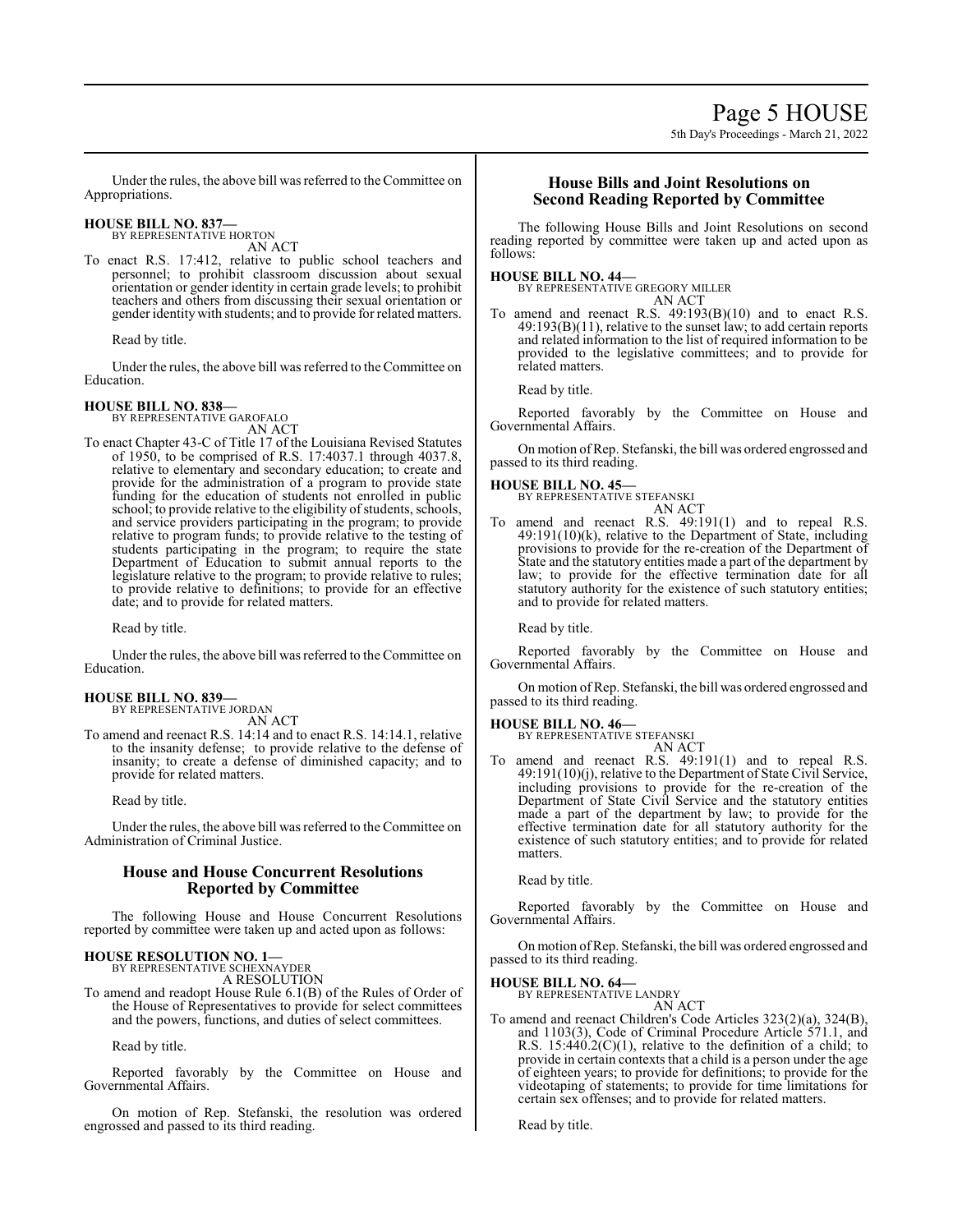# Page 6 HOUSE

5th Day's Proceedings - March 21, 2022

Reported favorably by the Committee on Administration of Criminal Justice.

On motion of Rep. Bacala, the bill was ordered engrossed and passed to its third reading.

#### **HOUSE BILL NO. 162—** BY REPRESENTATIVE MARINO

AN ACT

To amend and reenact Code of Criminal Procedure Article 983(H) and (I), to enact Code of Criminal Procedure Article 983(J) and (K), and to repeal Code of Criminal Procedure Article  $983(F)(4)$ , relative to expungement of records; to provide relative to the fees for expungement of a record; to provide for exemptions of fees in certain expungement cases; and to provide for related matters.

Read by title.

Reported favorably by the Committee on Administration of Criminal Justice.

On motion of Rep. Bacala, the bill was ordered engrossed and passed to its third reading.

# **HOUSE BILL NO. 174—** BY REPRESENTATIVE GREEN

AN ACT

To amend and reenact R.S. 40:1472.3(E)(3)(b), relative to the license to handle explosives; to provide relative to the qualifications of an applicant to handle explosives; to provide relative to criminal history records checks of applicants for licenses to handle explosives; to require fingerprints of applicants for licenses to handle explosives; and to provide for related matters.

Read by title.

Reported favorably by the Committee on Administration of Criminal Justice.

On motion of Rep. Bacala, the bill was ordered engrossed and passed to its third reading.

#### **HOUSE BILL NO. 200—** BY REPRESENTATIVE BROWN

AN ACT

To amend and reenact Code of Criminal Procedure Article 833(B), relative to the presence of the defendant; to provide relative to the presence of the defendant in misdemeanor prosecutions; to require the court to allow a plea of not guilty by the filing of a sworn affidavit in advance of the scheduled arraignment date; and to provide for related matters.

Read by title.

Reported with amendments by the Committee on Administration of Criminal Justice.

The committee amendments were read as follows:

#### **HOUSE COMMITTEE AMENDMENTS**

Amendments proposed by House Committee on Administration of Criminal Justice to Original House Bill No. 200 by Representative Brown

#### AMENDMENT NO. 1

On page 1, line 5, after "affidavit" and before "and" change "in the absence of the defendant;" to "in advance of the scheduled arraignment date;"

### AMENDMENT NO. 2

On page 1, line 11, after "may" and before "be" insert "always"

AMENDMENT NO. 3

On page 1, delete lines 12 through 14 in their entirety and insert the following:

"through counsel of record and in the absence of the defendant and shall be allowed by the filing of a sworn affidavit in advance of the scheduled arraignment date."

On motion of Rep. Bacala, the amendments were adopted.

On motion of Rep. Bacala, the bill, as amended, was ordered engrossed and passed to its third reading.

**HOUSE BILL NO. 212—** BY REPRESENTATIVE DUSTIN MILLER

AN ACT

To enact R.S. 40:1021(B), relative to drug related objects; to provide relative to the definition of drug paraphernalia; to exclude rapid fentanyl test strips from the definition of drug paraphernalia; and to provide for related matters.

Read by title.

Reported favorably by the Committee on Administration of Criminal Justice.

On motion of Rep. Bacala, the bill was ordered engrossed and passed to its third reading.

**HOUSE BILL NO. 265—** BY REPRESENTATIVE VILLIO

AN ACT To amend and reenact R.S. 15:574.2(D)(9) and R.S. 46:1844(B), (N), and (O) relative to victim's rights; to provide for additional means of notification; to provide for notice; to provide for appearances before the Board of Pardons and the committee on

Read by title.

Reported with amendments bytheCommittee on Administration of Criminal Justice.

The committee amendments were read as follows:

parole; and to provide for related matters.

#### **HOUSE COMMITTEE AMENDMENTS**

Amendments proposed by House Committee on Administration of Criminal Justice to Original House Bill No. 265 by Representative Villio

#### AMENDMENT NO. 1

On page 1, line 2, after "R.S. 15:574.2(D)(9)" and before "relative to" change "R.S. 46:1844(N) and (O)," to "R.S. 46:1844(B), (N), and  $(0)'$ 

#### AMENDMENT NO. 2

On page 1, line 18, after "electronic" and before "communications", delete "mail"

#### AMENDMENT NO. 3

On page 2, line 19, after "transmission" delete the remainder of the line and insert a period "."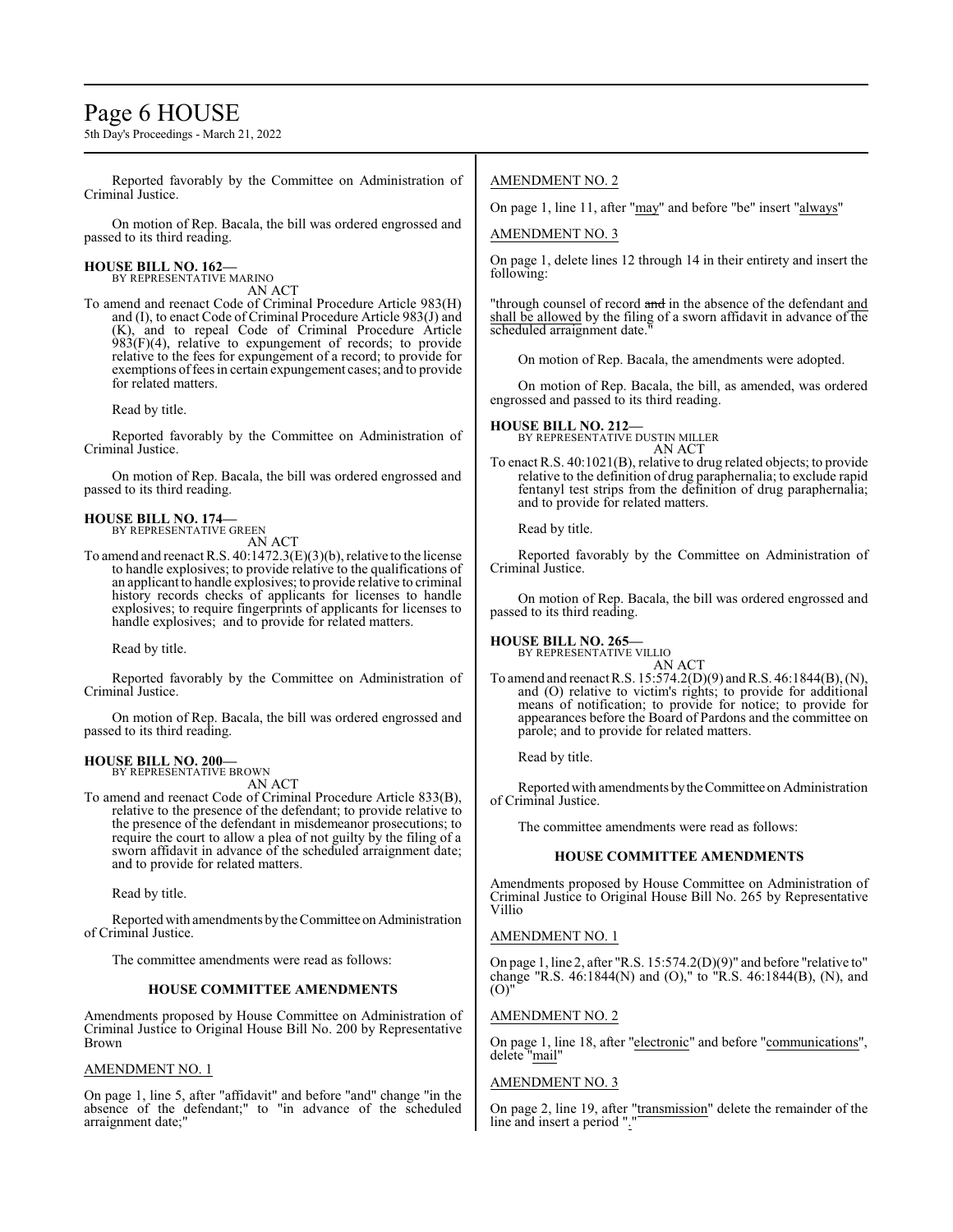# Page 7 HOUSE

5th Day's Proceedings - March 21, 2022

#### AMENDMENT NO. 4

On page 2, delete line 20 in its entirety

#### AMENDMENT NO. 5

On page 2, line 22, after "Section 2." and before "and" change "R.S. 46:1844(N) and (O)" to "R.S. 46:1844(B), (N), and (O)"

#### AMENDMENT NO. 6

On page 2, between lines 25 and 26, insert the following:

"B. Advance notification to victim, or designated family member concerning judicial proceedings or probation hearing; right to be present. If requested by registering with the appropriate law enforcement or judicial agency as outlined in Subsection T of this Section, the clerk of court shall provide reasonable notice to a victim, or a designated family member of judicial proceedings relating to their case. The notice required pursuant to this Subsection may be made by any method reasonably calculated to notify the victim or designated family member of the judicial proceeding in a timely manner.

 $*$  \*  $*$  \*

#### AMENDMENT NO. 7

On page 3, line 3, after "electronic" and before "communication", delete "<u>mail</u>"

#### AMENDMENT NO. 8

On page 3, between lines 6 and 7, insert the following:

"(b) When an inmate who has been convicted of a crime of violence as defined in R.S. 14:2(B) or a sex offense as defined in R.S. 15:541 is eligible for release pursuant to R.S. 15:571.3, the Department of Public Safety and Corrections shall notify the victim or the victim's family, all persons who have filed a victim registration and notification form, the appropriate law enforcement agency, and the appropriate district attorney no later than sixty days prior to the inmate's release.

# AMENDMENT NO. 9

On page 3, at the beginning of line 7, change "(b)" to "(c)"

#### AMENDMENT NO. 10

On page 3, line 9, after "transmission" delete the remainder of the line and insert a period ".

# AMENDMENT NO. 11

On page 3, delete line 10 in its entirety

#### AMENDMENT NO. 12

On page 3, line 20, after "transmission" insert a period "."

#### AMENDMENT NO. 13

On page 3, delete line 21 in its entirety

#### AMENDMENT NO. 14

On page 3, line 23, after "pardon" delete the remainder of the line and insert "or parole. (1) The Board"

On motion of Rep. Bacala, the amendments were adopted.

On motion of Rep. Bacala, the bill, as amended, was ordered engrossed and passed to its third reading.

# **HOUSE BILL NO. 322—** BY REPRESENTATIVE MARINO

AN ACT

To enact R.S. 14:56(C), relative to offenses against property; to provide relative to damage to multiple properties; to provide relative to the aggregate amount of damages; and to provide for related matters.

Read by title.

Reported favorably by the Committee on Administration of Criminal Justice.

On motion of Rep. Bacala, the bill was ordered engrossed and passed to its third reading.

#### **HOUSE BILL NO. 361—** BY REPRESENTATIVE MARINO

AN ACT

To amend and reenact Code of Criminal Procedure Articles 161(A) and 163(C) and to enact Code of Criminal Procedure Article 163.2, relative to search warrants; to provide relative to search warrants for medical records; to authorize the issuance of a search warrant for medical records of any person; to provide for procedures for the execution of such warrants; and to provide for related matters.

Read by title.

Reported favorably by the Committee on Administration of Criminal Justice.

On motion of Rep. Bacala, the bill was ordered engrossed and passed to its third reading.

#### **HOUSE BILL NO. 371—**

BY REPRESENTATIVE MCMAHEN AN ACT

To amend and reenact R.S. 14:34.2(A)(2) and 108.2(B), relative to offenses against law enforcement; to provide relative to the definition of "police officer" for the crimes of battery of a police officer and resisting a police officer with force or violence; to add juvenile detention facility officers to the definitions of "police officer"; and to provide for related matters.

Read by title.

Reported favorably by the Committee on Administration of Criminal Justice.

On motion of Rep. Bacala, the bill was ordered engrossed and passed to its third reading.

#### **HOUSE BILL NO. 377—**

BY REPRESENTATIVE HUVAL AN ACT

To amend and reenact R.S. 15:590(7) and to enact R.S. 15:545(A)(3), relative to fingerprinting persons arrested for operating a motor vehicle while intoxicated; to provide for duties of law enforcement in every parish, municipality, and the state; to provide for additional offenses that require fingerprint and identification data; and to provide for related matters.

Read by title.

Reported with amendments bythe Committee on Administration of Criminal Justice.

The committee amendments were read as follows: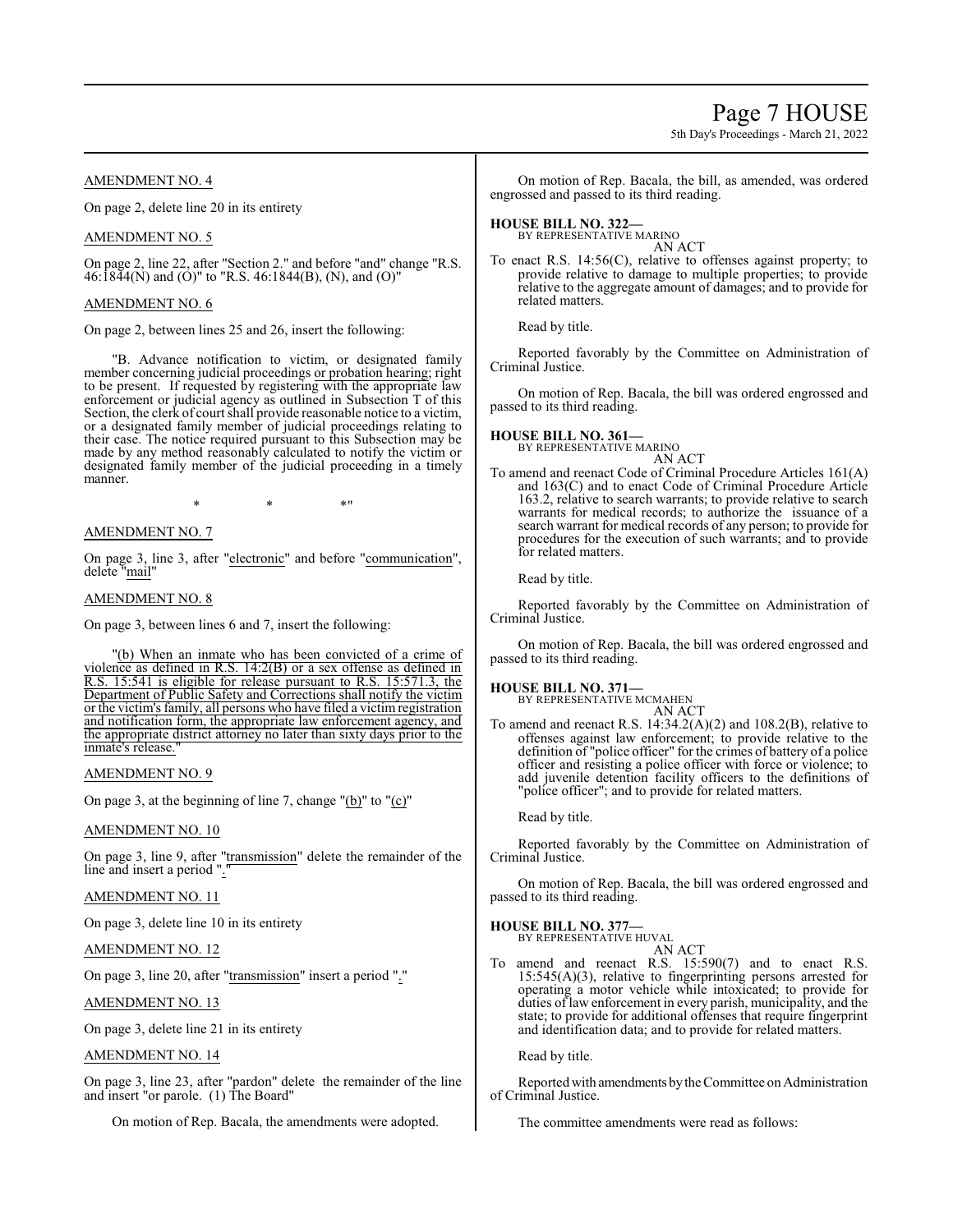#### **HOUSE COMMITTEE AMENDMENTS**

Amendments proposed by House Committee on Administration of Criminal Justice to Original House Bill No. 377 by Representative Huval

#### AMENDMENT NO. 1

On page 2, line 8, after "ordinances" and before the period "." insert "pertaining to operating a motor vehicle while intoxicated"

On motion of Rep. Bacala, the amendments were adopted.

On motion of Rep. Bacala, the bill, as amended, was ordered engrossed and passed to its third reading.

#### **HOUSE BILL NO. 378—** BY REPRESENTATIVE MARINO

AN ACT

To amend and reenact R.S. 40:964(Schedule II)(A)(1)(introductory paragraph) and to enact R.S. 40:964(Schedule I)(A)(80) through  $(99)$ ,  $(C)(66)$ ,  $(E)(12)$ , and  $(F)(29)$ , and  $(Schedule IV)(D)(15)$ , relative to the Uniform Controlled Dangerous Substances Law; to add certain substances to Schedules I and IV; to provide relative to substances of vegetable origin or chemical synthesis in Schedule II; and to provide for related matters.

#### Read by title.

Reported with amendments by the Committee on Administration of Criminal Justice.

The committee amendments were read as follows:

#### **HOUSE COMMITTEE AMENDMENTS**

Amendments proposed by House Committee on Administration of Criminal Justice to Original House Bill No. 378 by Representative Marino

#### AMENDMENT NO. 1

On page 1, delete line 3 in its entirety and insert "R.S. 40:964(Schedule I)(A)(80) through (99), (C)(66), (E)(12), and  $(F)(29)$ ,"

#### AMENDMENT NO. 2

On page 1, at the beginning of line 4, delete "(34),"

#### AMENDMENT NO. 3

On page 1, line 10, after "through" and before "(C)(66)," change  $"(101),"$  to  $"(99),"$ 

#### AMENDMENT NO. 4

On page 1, line 11, after "(F)(29)" and before "and" insert a comma "," and delete "through (34)"

#### AMENDMENT NO. 5

On page 2, at the end of line 1, insert "(N-(1-phenethylpiperidin-4 yl)-N-phenylbenzamide)"

#### AMENDMENT NO. 6

On page 2, at the end of line 2, insert "(N-(4-methylphenyl)-N-(1 phenethylpiperidin-4-yl)propanamide)"

### AMENDMENT NO. 7

On page 2, at the end of line 3, insert "(N-(1-phenethylpiperidin-4 yl)-N-phenylthiophene-2-carboxamide)"

#### AMENDMENT NO. 8

On page 2, at the end of line 4, insert "(N-phenyl-N-(1-(2 phenylpropyl)piperidin-4-yl)propanamide)"

#### AMENDMENT NO. 9

On page 2, at the end of line 5, insert "(N-(1-phenethylpiperidin-4 yl)-N,3-diphenylpropanamide)"

### AMENDMENT NO. 10

On page 2, at the end of line 6, insert  $\sqrt{\text{N}-(1-(2-\epsilon))}$ fluorophenethyl)piperidin-4-yl)-N-(2-fluorophenyl)propanamide)

#### AMENDMENT NO. 11

On page 2, at the end of line 7, insert "(N-(1-(4 methylphenethyl)piperidin-4-yl)-N-phenylacetamide)'

#### AMENDMENT NO. 12

On page 2, delete line 8 in its entirety

AMENDMENT NO. 13

On page 2, delete line 9 in its entirety and insert "(87) Orthomethylacetylfentanyl (N-(2-methylphenyl)-N-(1 phenethylpiperidin-4-yl)acetamide)"

#### AMENDMENT NO. 14

On page 2, delete line 10 in its entirety and insert "(88) Orthomethylmethoxyacetylfentanyl(2-methoxy-N-(2-methylphenyl)- N-(1-phenethylpiperidin-4-yl)acetamide)

#### AMENDMENT NO. 15

On page 2, delete line 11 in its entirety and insert "(89) Orthofluoroacrylfentanyl (N-(2-fluorophenyl)-N-(1phenethylpiperidin-4-yl)acrylamide)'

#### AMENDMENT NO. 16

On page 2, delete line 12 in its entirety and insert "(90) Fentanyl carbamate (ethyl(1-phenethylpiperidin-4-yl)(phenyl)carbamate)'

#### AMENDMENT NO. 17

On page 2, delete line 13 in its entirety

#### AMENDMENT NO. 18

On page 2, delete line 14 in its entirety and insert "(91) parafluorofuranylfentanyl(N-(4-fluorophenyl)-N-(1-phenethylpiperidin-4-yl)furan-2-carboxamide)"

#### AMENDMENT NO. 19

On page 2, at the beginning of line 15, change " $(94)$ " to " $(92)$ "

#### AMENDMENT NO. 20

On page 2, at the beginning of line 17, change "(95)" to "(93)"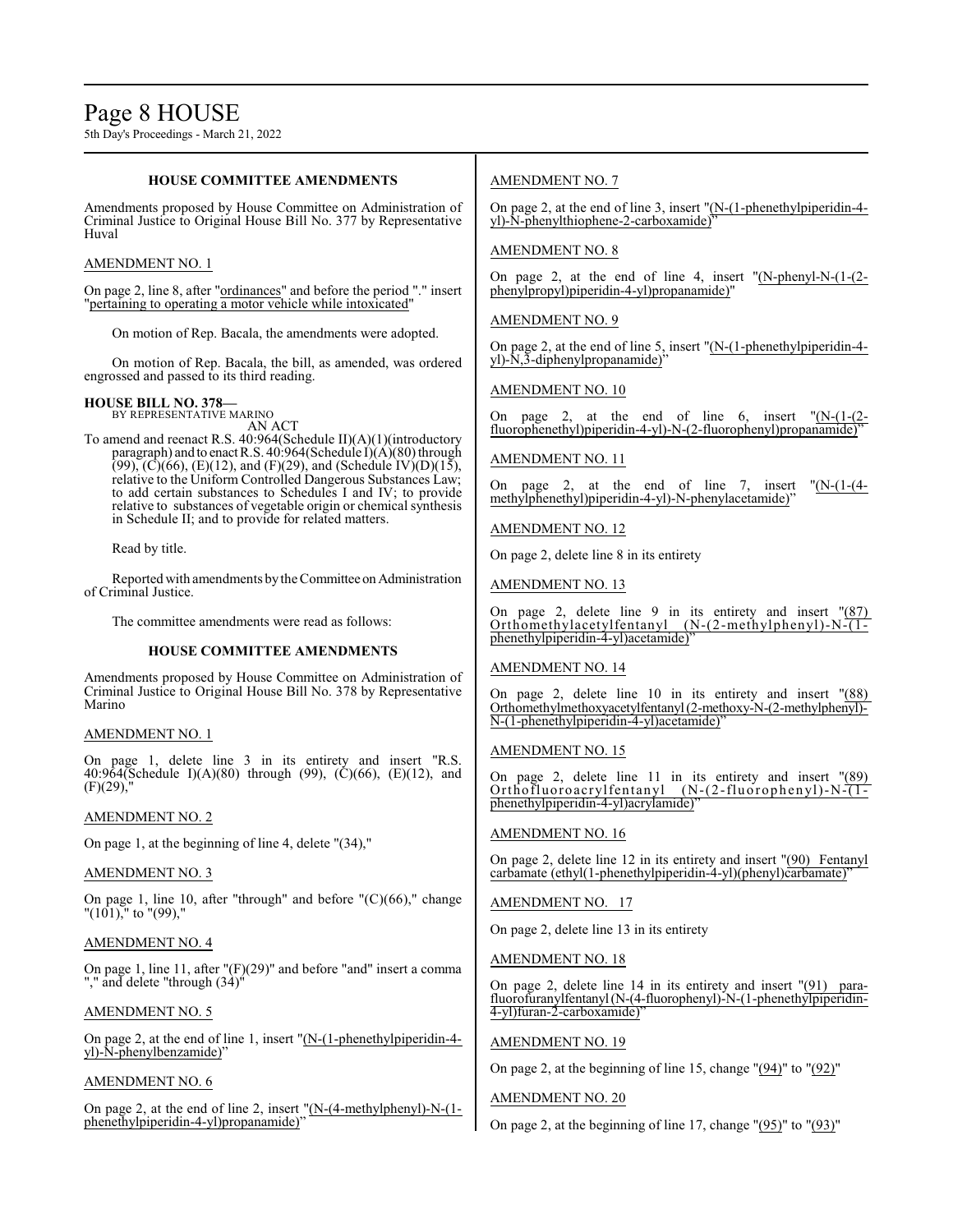5th Day's Proceedings - March 21, 2022

# AMENDMENT NO. 21

On page 2, at the beginning of line 19, change "(96)" to "(94)" AMENDMENT NO. 22

On page 2, at the beginning of line 21, change "(97)" to "(95)"

### AMENDMENT NO. 23

On page 2, at the beginning of line 23, change " $(98)$ " to " $(96)$ " AMENDMENT NO. 24

On page 2, at the beginning of line 25, change "(99)" to "(97)"

### AMENDMENT NO. 25

On page 2, at the beginning of line 27, change " $(100)$ " to " $(98)$ "

#### AMENDMENT NO. 26

On page 2, at the beginning of line 29, change "(101)" to "(99)"

### AMENDMENT NO. 27

On page 4, delete lines 6 through 15 in their entirety

On motion of Rep. Bacala, the amendments were adopted.

On motion of Rep. Bacala, the bill, as amended, was ordered engrossed and passed to its third reading.

# **HOUSE BILL NO. 420—**

BY REPRESENTATIVE GREGORY MILLER AN ACT

To amend and reenact R.S. 27:32(A), R.S. 28:64(A)(1), R.S. 29:769(E), R.S. 36:3(introductoryparagraph), 4(B) through (D), 53, 239, 259(A)(introductory paragraph), (B)(introductory paragraph) and (10) through (21), (C)(introductory paragraph), and (D), 359, 409(C), (D), (E), (F)(introductory paragraph), (G), (H), (I), and (J), 459, 478, 610(B) and (C), 769, 801(introductory paragraph), 801.1(A), 802(introductory paragraph),  $803(A)(1)$ ,  $851(A)$ ,  $901(A)$ , and  $921(A)$ , R.S. 40:1081.8(D) and 1664.11(A)(introductoryparagraph), andR.S. 46:2403(E), to enact R.S. 36:4(B)(36), 259(B)(9) and (D)(8),  $(E)$ ,  $(F)$ , and  $(G)$ ,  $409(A)$ , and  $610(A)$ , and to repeal R.S. 36:4(E) through (BB), 259(B)(23) through (38), 409(K) through (R), 610(D) through (N), 801.3, 802.14, 802.15, 802.18, 803.1, 806, 807, 809, 914, 915, 917, 918, 919, 919.2, 919.3, and 919.4, relative to providing technical corrections for Title 36 of the Louisiana Revised Statutes of 1950; to provide for technical corrections; to provide for re-organization of the structure of Title 36; and to provide for related matters.

Read by title.

Reported with amendments by the Committee on House and Governmental Affairs.

The committee amendments were read as follows:

#### **HOUSE COMMITTEE AMENDMENTS**

Amendments proposed by House Committee on House and Governmental Affairs to Original House Bill No. 420 by Representative Gregory Miller

#### AMENDMENT NO. 1

On page 1, line 10, after "repeal R.S." change "36:4(B)(15) and (E)" to  $"36:4(E)"$ 

### AMENDMENT NO. 2

On page 7, line 16, after "(18)" delete the remainder of the line and delete lines 17 through 19 and insert the following:

"Rural Water Infrastructure Committee (R.S. 49:220.31 et seq.) which shall perform its powers, duties, and functions as provided by law.

### AMENDMENT NO. 3

On page 10, at the beginning of line 20, change "(33)(a)" to "(33)"

AMENDMENT NO. 4

On page 10, delete lines 26 through 29

AMENDMENT NO. 5

On page 11, delete lines 5 through 7

AMENDMENT NO. 6

On page 14, delete line 8 and at the beginning of line 9, delete "Panel" and insert "R.S. 36:901 et seq., except that the panel"

#### AMENDMENT NO. 7

On page 22, at the end of line 5, change the period "." to a colon ":"

AMENDMENT NO. 8

On page 22, line 6, delete "The"

AMENDMENT NO. 9

On page 22, line 9, delete "The"

AMENDMENT NO. 10

On page 22, line 10, delete "The advisory" and insert "Advisory"

AMENDMENT NO. 11

On page 22, line 12, delete "The"

AMENDMENT NO. 12

On page 32, line 8, after "or duties" insert a period "." and delete lines 9 through 28 and on page 33, at the beginning of line 1, change "(d)" to "(b)"

#### AMENDMENT NO. 13

On page 38, at the beginning of line 2, change "(36) The office" to "(35) Office"

AMENDMENT NO. 14

On page 38, line 12, delete "The"

AMENDMENT NO. 15

On page 38, line 19, after "Section" change "11." to "11.(A)"

### AMENDMENT NO. 16

On page 38, at the end of line 21, insert a period "." and insert "If a conflict is identified between a provision in this Act and another provision of law, the renumbering and rearranging of statutory provisions by this Act or by the Louisiana State Law Institute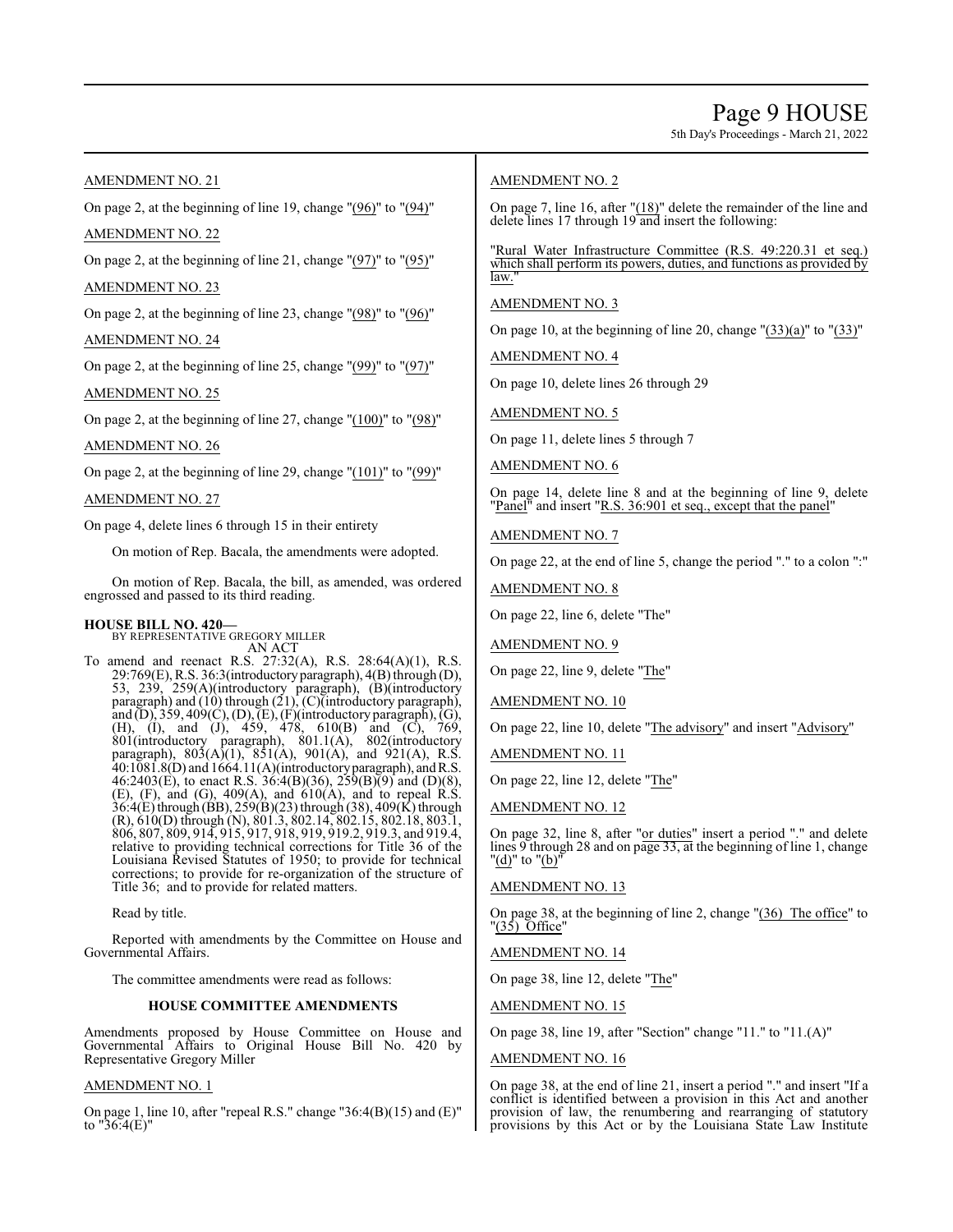# Page 10 HOUSE

5th Day's Proceedings - March 21, 2022

pursuant to this Act shall not be construed as the most recent expression of the legislature regarding the conflicting provisions.

#### AMENDMENT NO. 17

On page 38, between lines 21 and 22, insert:

"(B) If House Bill No. 226 of the 2022 Regular Session becomes law, the Louisiana State Law Institute is hereby authorized to redesignate R.S. 36:259(B)(9) as enacted by that Act to R.S. 36:259(B)(22).

(C) If House Bill No. 762 of the 2022 Regular Session becomes law, the Louisiana State Law Institute is hereby authorized to redesignate R.S. 36:610(B)(13) as enacted by that Act to R.S.  $36:610(A)(11)$ .

(D) If House Bill No. 770 ofthe 2022 Regular Session becomes law, the Louisiana State Law Institute is hereby authorized to place the Louisiana Governor's Mansion Commission in the governor's office by including it in the list of agencies in R.S. 36:4(B).

(E) If Senate Bill No. 31 of the 2022 Regular Session becomes law, the Louisiana State Law Institute is hereby authorized to incorporate Section 2 of that Act into the Louisiana Revised Statutes of 1950 by:

(1) Removing R.S. 36:259(G)(2), (3), (4), and (6) from the enactments included in this Act and renumbering R.S. 36:259(G)(5) as enacted by this Act to R.S.  $36:259(G)(2)$ .

(2) Removing R.S. 36:259(B)(11) and (17) from the reenactments included in this Act and renumbering the Paragraphs within R.S. 36:259(B) as reenacted by this Act in accordance with such removals.

(F) If Senate Bill No. 333 of the 2022 Regular Session becomes law, the Louisiana State Law Institute is hereby authorized to incorporate the repeal of R.S. 36:259(B)(22) into the Louisiana Revised Statutes of 1950 by removing R.S. 36:259(B)(16) from the reenactments included in this Act and renumbering the Paragraphs within R.S. 36:259(B) as reenacted by this Act in accordance with such removals.

(G) If Senate Bill No. 341 ofthe 2022 Regular Session becomes law, the provisions of that bill shall be controlling. Amendments made to R.S. 36:359 by this Act shall not become effective and the repeals ofR.S. 36:802.18, 806, and 807, by this Act shall not become effective."

#### AMENDMENT NO. 18

On page 39, line 5, after "this Act" insert a comma "," and insert "except as provided by Section 11.(G) of this Act,"

#### AMENDMENT NO. 19

On page 39, line 7, after "this Act" insert a comma "," and insert "except as provided by Section 11.(G) of this Act,"

On motion of Rep. Stefanski, the amendments were adopted.

On motion of Rep. Stefanski, the bill, as amended, was ordered engrossed and passed to its third reading.

#### **HOUSE BILL NO. 447—** BY REPRESENTATIVE HUGHES

AN ACT

To enact R.S. 14:64.2.1 and 64.5 and R.S. 15:1352(A)(69) and (70), relative to juveniles; to create crimes relative to the recruitment of juveniles to commit certain offenses; to provide for definitions; to provide for criminal penalties; to provide for additional crimes that are elements of racketeering activity; and to provide for related matters.

Read by title.

Reported favorably by the Committee on Administration of Criminal Justice.

On motion of Rep. Bacala, the bill was ordered engrossed and passed to its third reading.

#### **HOUSE BILL NO. 460—**

BY REPRESENTATIVE BRASS AND SENATOR PRICE AN ACT

To amend and reenact R.S. 15:1099.5(C)(1) and (D), relative to early childhood programs; to provide relative to the purpose for which a parish governing authority levies an additional tax; and to provide for related matters.

Read by title.

Reported with amendments by the Committee on Administration of Criminal Justice.

The committee amendments were read as follows:

#### **HOUSE COMMITTEE AMENDMENTS**

Amendments proposed by House Committee on Administration of Criminal Justice to Original House Bill No. 460 by Representative Brass

#### AMENDMENT NO. 1

On page 1, line 2, after "reenact" and before the comma "," change "R.S. 15:1099.5(C)(1)" to "R.S. 15:1099.5(C)(1) and (D)"

#### AMENDMENT NO. 2

On page 1, line 6, after "Section 1." change "R.S. 15:1099.5(C)(1) is" to "R.S.  $15:1099.5(C)(1)$  and (D) are"

#### AMENDMENT NO. 3

On page 2, below line 7, insert the following:

"D. The taxing authority provided for in this Section shall not apply to any governing authority with jurisdiction over a youth center located in the parishes of Acadia, Allen, Assumption, Beauregard, Bienville, Caddo, Caldwell, Cameron, Catahoula, Concordia, East Carroll, Evangeline, Franklin, Iberia, Jefferson, Lafayette,Lafourche, LaSalle, Madison, Orleans, Rapides, Richland, St. Bernard, St. Charles, St. Landry, St. Tammany, Tangipahoa, Tensas, Vermilion, Vernon, and West Carroll.

\* \* \*"

On motion of Rep. Bacala, the amendments were adopted.

On motion of Rep. Bacala, the bill, as amended, was ordered engrossed and passed to its third reading.

#### **HOUSE BILL NO. 462—**

BY REPRESENTATIVE MINCEY AN ACT

To enact R.S. 14:45.2, relative to kidnapping and false imprisonment; to create the crime of unauthorized removal of a minor from a school, child day care center, or early learning center; to provide for definitions; to provide for criminal penalties; to provide for exceptions; and to provide for related matters.

Read by title.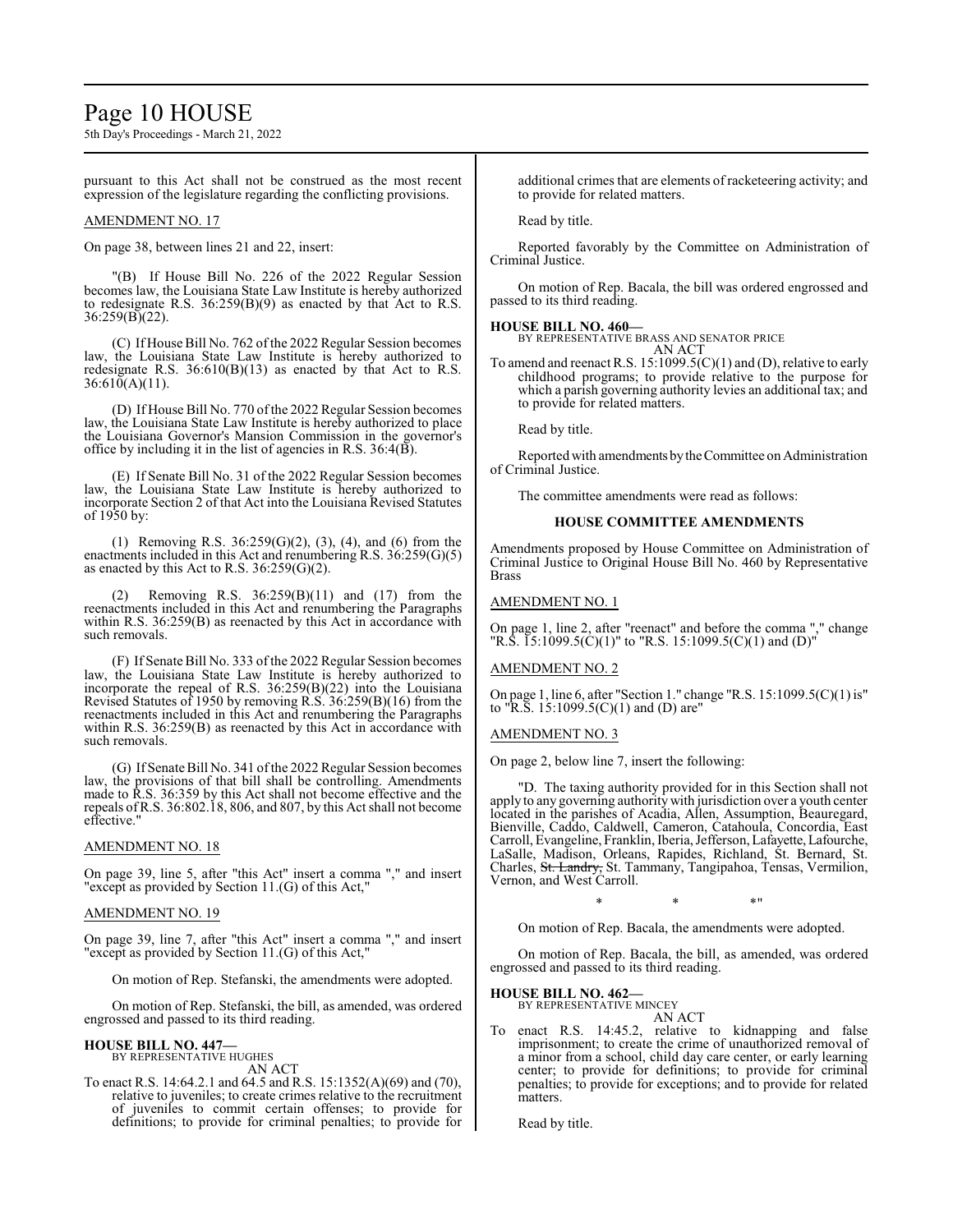# Page 11 HOUSE

5th Day's Proceedings - March 21, 2022

Reported with amendments by the Committee on Administration of Criminal Justice.

The committee amendments were read as follows:

### **HOUSE COMMITTEE AMENDMENTS**

Amendments proposed by House Committee on Administration of Criminal Justice to Original House Bill No. 462 by Representative Mincey

#### AMENDMENT NO. 1

On page 1, line 3, after "minor" delete the remainder of the line and insert "from a school, child day care center, or early learning center; to provide for definitions; to provide for criminal penalties; to"

#### AMENDMENT NO. 2

On page 1, line 7, after "school" insert a comma "," and insert "child day care center, or early learning center"

#### AMENDMENT NO. 3

On page 1, delete lines 8 through 14 in their entirety and insert the following:

"A. It shall be unlawful for any person to knowingly and intentionally remove a minor from a school, child day care center, or early learning center when such person is not authorized to do so, including a parent otherwise prohibited fromremoving the child from a school, child day care center, or early learning center by an order of a court of competent jurisdiction.

B. Whoever violates the provisions of Subsection A of this Section shall:

(1) On a first or second offense, be fined not more than one thousand dollars, imprisoned for not more than six months, or both.

(2) On a third or subsequent offense, be fined not more than five thousand dollars, imprisoned with or without hard labor for not less than five years, or both."

#### AMENDMENT NO. 4

On page 1, line 15, after "a" and before "who" change "student" to 'minor

#### AMENDMENT NO. 5

On page 1, delete line 16 in its entirety and insert the following:

"school, child day care center, or early learning center for a sponsored function by the school, child day care center, or early learning center.

### AMENDMENT NO. 6

On page 1, after line 16, add the following:

The provisions of Paragraph (1) of Subsection B of this Section shall only be enforced by the use of summons in lieu of custodial arrest, in accordance with Code of Criminal Procedure Article 211.

E. As used in this Section:

(1) "School" has the same meaning as in R.S. 14:95.6.

(2) "Child day care center" and "early learning center" have the same meaning as in R.S.  $17:407.33$ .

On motion of Rep. Bacala, the amendments were adopted.

On motion of Rep. Bacala, the bill, as amended, was ordered engrossed and passed to its third reading.

# **HOUSE BILL NO. 463—**

BY REPRESENTATIVE SEABAUGH AN ACT

To amend and reenact R.S.  $14:95(A)(4)$ , (G), and  $(H)(1)$  and to repeal R.S. 14:95(A)(5), relative to the illegal carrying of weapons; to provide for the removal of knives as illegally carried weapons; and to provide for related matters.

Read by title.

Reported with amendments bytheCommittee on Administration of Criminal Justice.

The committee amendments were read as follows:

#### **HOUSE COMMITTEE AMENDMENTS**

Amendments proposed by House Committee on Administration of Criminal Justice to Original House Bill No. 463 by Representative Seabaugh

#### AMENDMENT NO. 1

On page 1, line 2, after "reenact" change "R.S. 14:95(A)(4)" to "R.S.  $14:95(A)(4)$ , (G), and (H)(1)"

#### AMENDMENT NO. 2

On page 1, line 6, after "Section 1." and before "hereby" change "R.S.  $\overline{14:95(A)(4)}$  is" to "R.S. 14:95(A)(4), (G), and (H)(1) are"

#### AMENDMENT NO. 3

On page 2, between lines 15 and 16, insert the following:

"G.(1) The provisions of this Section except Paragraph  $(A)(4)$ of this Section shall not apply to sheriffs and their deputies, state and city police, constables and town marshals, or persons vested with police power when in the actual discharge of official duties. These provisions shall not apply to sheriffs and their deputies and state and city police who are not actually discharging their official duties, provided that such persons are full time, active, and certified by the Council on Peace Officer Standards and Training and have on their persons valid identification as duly commissioned law enforcement officers.

(2) The provisions of this Section except Paragraph  $(A)(4)$  of this Section shall not apply to any law enforcement officer who is retired from full-time active law enforcement service with at least twelve years service upon retirement, nor shall it apply to any enforcement officer of the office of state parks, in the Department of Culture, Recreation and Tourism who is retired from active duty as an enforcement officer, provided that such retired officers have on their persons valid identification as retired law enforcement officers, which identification shall be provided by the entity which employed the officer prior to his or her public retirement. The retired law enforcement officer must be qualified annually in the use of firearms by the Council on Peace Officer Standards and Training and have proof of such qualification. This exception shall not apply to such officers who are medically retired based upon any mental impairment.

(3)(a) The provisions of this Section except Paragraph  $(A)(4)$ of this Section shall not apply to active or retired reserve or auxiliary law enforcement officers qualified annually by the Council on Peace Officer Standards and Training and who have on their person valid identification as active or retired reserve law or auxiliary municipal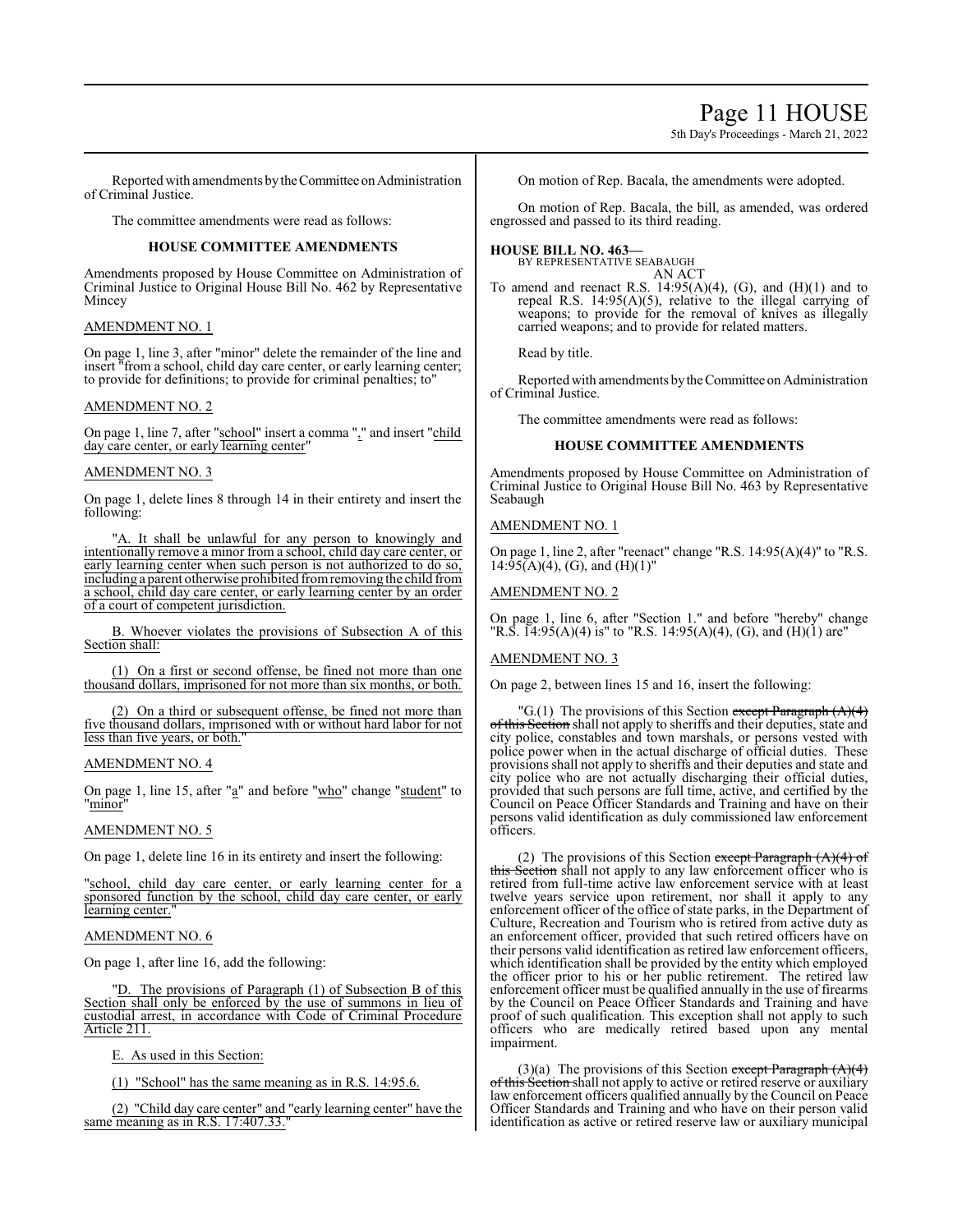# Page 12 HOUSE

5th Day's Proceedings - March 21, 2022

police officers. The active or retired reserve or auxiliary municipal police officer shall be qualified annually in the use of firearms by the Council on Peace Officer Standards and Training and have proof of such certification.

\* \* \*

H.(1) Except as provided in Paragraph  $(A)(\frac{1}{2}(4))$  of this Section and in Paragraph  $(2)$  of this Subsection, the provisions of this Section shall not prohibit active justices or judges of the supreme court, courts of appeal, district courts, parish courts, juvenile courts, family courts, city courts, federal courts domiciled in the state of Louisiana, and traffic courts, members of either house of the legislature, officers of either house of the legislature, the legislative auditor, designated investigative auditors, constables, coroners, designated coroner investigators, district attorneys and designated assistant district attorneys, United States attorneys and assistant United States attorneys and investigators, the attorney general, designated assistant attorneys general, and justices of the peace from possessing and concealing a handgun on their person when such persons are qualified annually in the use of firearms by the Council on Peace Officer Standards and Training.

 $*$  \*  $*$  \*

On motion of Rep. Bacala, the amendments were adopted.

On motion of Rep. Bacala, the bill, as amended, was ordered engrossed and passed to its third reading.

#### **HOUSE BILL NO. 528—**

BY REPRESENTATIVE DAVIS AN ACT

To amend and reenact R.S. 49:191(1) and to repeal R.S. 49:191(10)(n), relative to certain agencies within the office of the governor, including provisions to provide for the re-creation of such agencies; to provide for the effective termination date for all statutory authority for the existence of such statutory entities; and to provide for related matters.

Read by title.

Reported favorably by the Committee on House and Governmental Affairs.

On motion ofRep. Stefanski, the bill was ordered engrossed and passed to its third reading.

#### **HOUSE BILL NO. 568—**

BY REPRESENTATIVES EDMONDS AND VILLIO AN ACT

To enact R.S. 14:67.5(A)(3), relative to misappropriation without violence; to provide relative to adoption deception; to provide relative to elements of the offense; and to provide for related matters.

Read by title.

Reported favorably by the Committee on Administration of Criminal Justice.

On motion of Rep. Bacala, the bill was ordered engrossed and passed to its third reading.

## **House Bills and Joint Resolutions on Third Reading and Final Passage**

The following House Bills and Joint Resolutions on third reading and final passage were taken up and acted upon as follows:

# **HOUSE BILL NO. 39—**

BY REPRESENTATIVE CHARLES OWEN AN ACT

To enact R.S. 35:418, relative to ex officio notaries public for the Beauregard Parish School Board; to authorize the superintendent of the Beauregard Parish School Board to designate ex officio notaries public; to provide for duties and functions of the ex officio notaries public; to provide for limitations and termination of the ex officio notaries public; and to provide for related matters.

Read by title.

Rep. Charles Owen moved the final passage of the bill.

#### **ROLL CALL**

The roll was called with the following result:

#### YEAS

Mr. Speaker Fontenot Miguez<br>Adams Freeman Miller Adams Freeman Miller, D.<br>Amedee Freiberg Miller, G. Amedee Freiberg Miller, G. Bacala Gadberry<br>Bagley Gaines Gaines Muscarello<br>Garofalo Nelson Beaullieu Garofalo Nelson<br>Bishop Geymann Newell Geymann Newell<br>Goudeau Orgeron Bourriaque Goude<br>Boyd Harris Boyd Harris Owen, C.<br>Brass Hilferty Owen, R. Brass Hilferty Owen, R.<br>Brown Hodges Phelps Brown Hodges Phelps Horton Pierre<br>
Hughes Pressly Carpenter Hughes Pressl<br>Carrier Huval Riser Huval Riser<br>Illg Romero Carter, R.<br>Carter, W. Carter, W. Ivey Schamerhorn Cormier Jefferson<br>Coussan Jenkins Coussan Jenkins Seabaugh<br>Cox Johnson, T. St. Blanc Cox Johnson, T.<br>Crews Jordan Crews Jordan Stefanski<br>Davis Kerner Tarver Davis Kerner Tarver<br>DeVillier LaCombe Thomas LaCombe<br>
Larvadain Thompson DuBuisson Larvadain Thomp<br>Duplessis Lyons Turner Duplessis Lyons Turner<br>
Echols Mack Villio Echols Mack Villio<br>Edmonds Magee Wheat Edmonds Magee Wheat<br>
Edmonston Marcelle White Edmonston Marcelle White<br>
Emerson McCormick Willard Emerson McCormick Willard<br>Farnum McFarland Wright Farnum McFarland Wright<br>
Firment McKnight Zeringue Firment McKnight<br>Fisher McMahen McMahen Total - 92 **NAYS**  Total - 0 ABSENT Bryant Green Marino<br>
Deshotel Hollis Moore Deshotel Hollis Moore<br>Frieman Johnson, M. Selders Frieman Johnson, M.<br>Glover Landry Stagni

Total - 12

The Chair declared the above bill was finally passed.

The title of the above bill was read and adopted.

Rep. Charles Owen moved to reconsider the vote by which the above bill was finally passed, and, on his own motion, the motion to reconsider was laid on the table.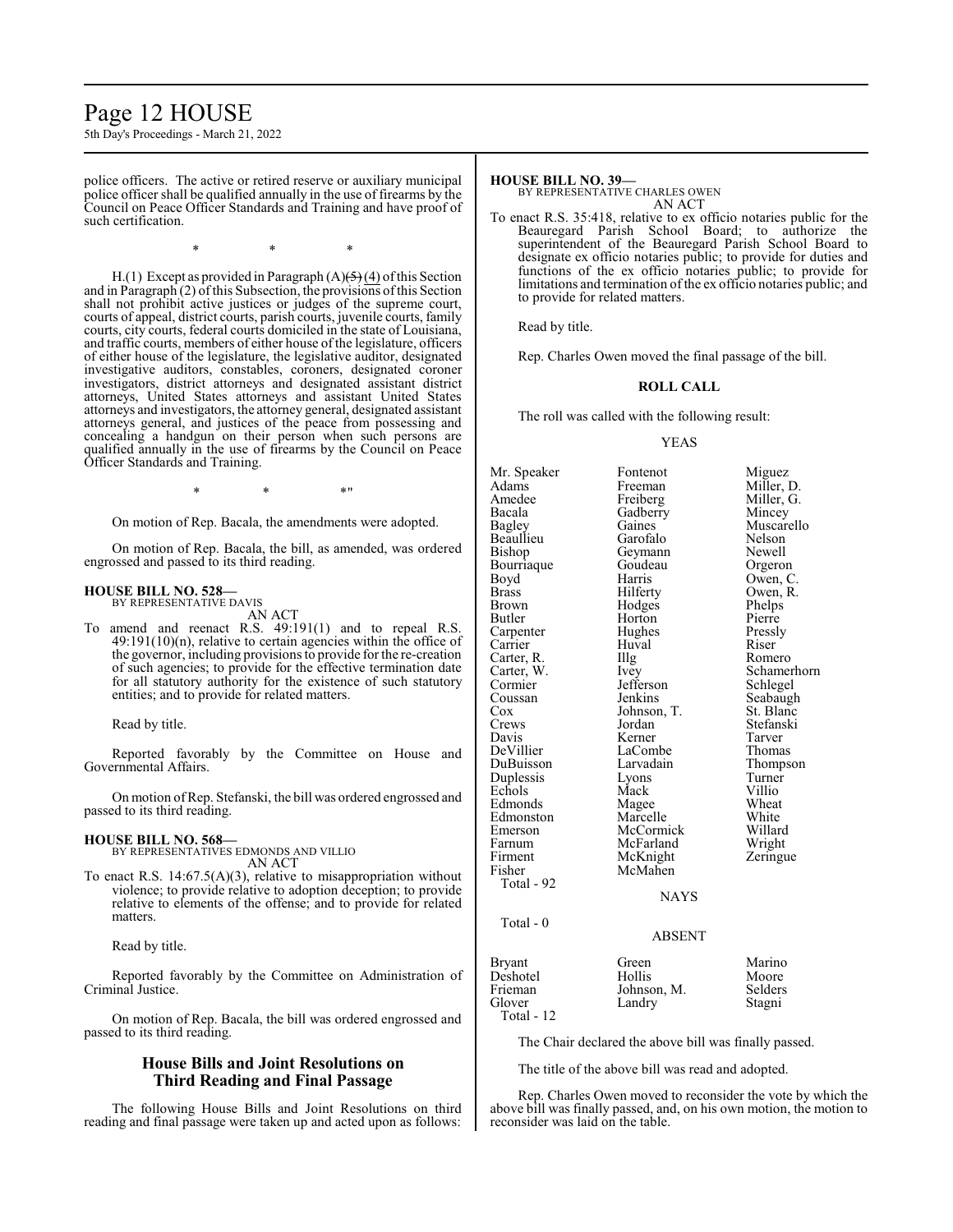# Page 13 HOUSE

5th Day's Proceedings - March 21, 2022

#### **HOUSE BILL NO. 76—** BY REPRESENTATIVE HUVAL

AN ACT

To enact R.S. 47:463.214, relative to motor vehicle special prestige license plates; to establish the "Electric Line Worker" specialty license plate; to provide for the creation, issuance, design, fees, implementation, distribution, and rule promulgation applicable to such license plate; to provide a special effective date; and to provide for related matters.

Read by title.

#### **Motion**

On motion of Rep. Huval, the bill was returned to the calendar.

#### **HOUSE BILL NO. 91—**

BY REPRESENTATIVE MUSCARELLO AN ACT

To amend and reenact Code of Civil Procedure Article 1633.1, relative to live trial testimony by audio-visual means; to authorize the presentation of witness testimony by any audiovisual means; to provide for the authority of the court; to provide for the use of any audio-visual means; and to provide for related matters.

Read by title.

#### **Motion**

On motion of Rep. Muscarello, Jr., the bill was returned to the calendar.

#### **HOUSE BILL NO. 92—** BY REPRESENTATIVE ECHOLS

AN ACT

To enact R.S. 47:463.214, relative to motor vehicle special prestige license plates; to provide for the "Laissez les ARTS Rouler" special prestige license plate; to provide for the creation, issuance, design, implementation, fees, distribution, and rule promulgation applicable to such license plate; and to provide for related matters.

Read by title.

Rep. Echols moved the final passage of the bill.

#### **ROLL CALL**

The roll was called with the following result:

#### YEAS

| Mr. Speaker  | Fisher      | McMahen     |
|--------------|-------------|-------------|
|              |             |             |
| Adams        | Fontenot    | Miguez      |
| Amedee       | Freeman     | Miller, G.  |
| Bacala       | Freiberg    | Mincey      |
| Bagley       | Gadberry    | Muscarello  |
| Beaullieu    | Gaines      | Nelson      |
| Bishop       | Geymann     | Orgeron     |
| Bourriaque   | Goudeau     | Owen, C.    |
| Boyd         | Harris      | Owen, R.    |
| <b>Brass</b> | Hilferty    | Phelps      |
| Brown        | Hodges      | Pierre      |
| Butler       | Horton      | Pressly     |
| Carpenter    | Hughes      | Riser       |
| Carrier      | Huval       | Romero      |
| Carter, R.   | Illg        | Schamerhorn |
| Carter, W.   | Ivey        | Schlegel    |
| Cormier      | Jefferson   | Seabaugh    |
| Coussan      | Jenkins     | St. Blanc   |
| Cox          | Johnson, T. | Stefanski   |

| Crews<br>Davis<br>DeVillier<br>DuBuisson<br>Duplessis<br>Echols<br>Edmonds<br>Edmonston<br>Emerson<br>Farnum<br>Firment<br>Total - 89 | Kerner<br>LaCombe<br>Larvadain<br>Lyons<br>Mack<br>Magee<br>Marcelle<br>Marino<br>McCormick<br>McFarland<br>McKnight | Tarver<br>Thomas<br>Thompson<br>Turner<br>Villio<br>Wheat<br>White<br>Willard<br>Wright<br>Zeringue |
|---------------------------------------------------------------------------------------------------------------------------------------|----------------------------------------------------------------------------------------------------------------------|-----------------------------------------------------------------------------------------------------|
| Total - 0                                                                                                                             | NAYS<br>ABSENT                                                                                                       |                                                                                                     |
| Bryant<br>Deshotel<br>Frieman<br>Garofalo<br>Glover<br>Total - 15                                                                     | Green<br>Hollis<br>Johnson, M.<br>Jordan<br>Landry                                                                   | Miller, D.<br>Moore<br>Newell<br>Selders<br>Stagni                                                  |

The Chair declared the above bill was finally passed.

The title of the above bill was read and adopted.

Rep. Echols moved to reconsider the vote by which the above bill was finally passed, and, on his own motion, the motion to reconsider was laid on the table.

### **HOUSE BILL NO. 96—**

BY REPRESENTATIVE BRASS AN ACT

To enact R.S. 47:463.214 and 463.215, relative to motor vehicle special prestige license plates; to establish the "United Most Worshipful St. John's Grand Lodge of Ancient, Free and Accepted Scottish Rite Masons for the state of Louisiana" and the "Daughters of Universal Grand Chapter Order of Eastern Star" specialty license plates; to provide for the creation, issuance, design, fees, implementation, distribution, and rule promulgation applicable to such license plates; and to provide for related matters.

Read by title.

Rep. Brass moved the final passage of the bill.

#### **ROLL CALL**

The roll was called with the following result:

#### YEAS

Mr. Speaker Fontenot Miguez<br>Adams Freeman Miller, 1 Adams Freeman Miller, D. Amedee Freiberg Miller,<br>
Racala Gadberry Mincey Bacala Gadberry<br>Bagley Gaines Beaullieu Garofalo Nelson<br>Bishop Geymann Orgeron Bourriaque Goude<br>Boyd Harris Boyd Harris Owen, R.<br>Brass Hilferty Phelps Brass Hilferty Phelps Brown Hodges<br>Butler Horton Carpenter Hughe<br>Carrier Huval Carrier Huval Romero<br>Carter, R. Illg Schamer Carter, W.<br>Cormier

Geymann Orgeron<br>Goudeau Owen, C. Horton Pressly<br>Hughes Riser Jefferson Seabaugh

Gaines Muscarello<br>Garofalo Nelson Illg Schamerhorn<br>Ivev Schlegel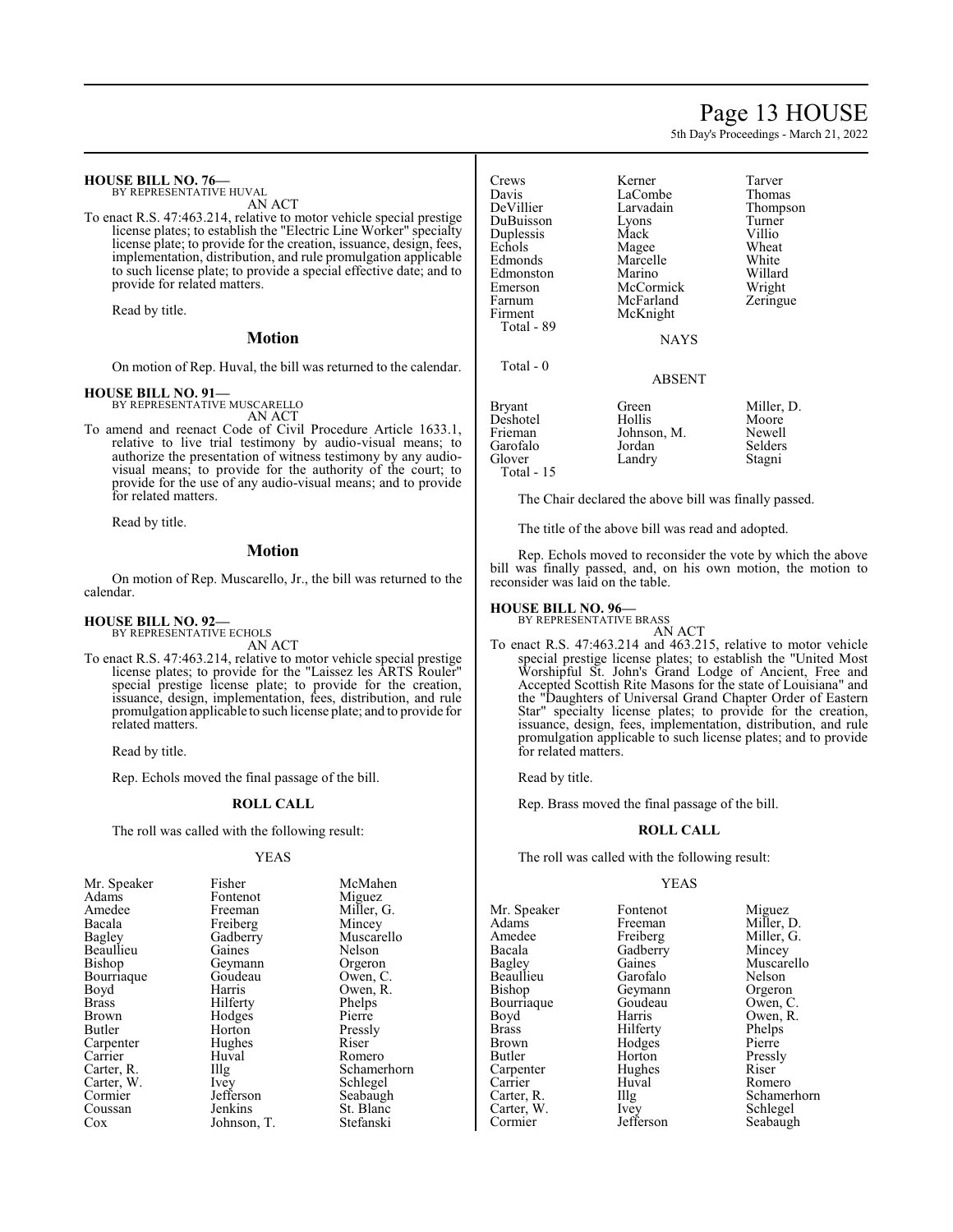# Page 14 HOUSE

5th Day's Proceedings - March 21, 2022

| St. Blanc<br>Johnson, T.<br>Cox<br>Stefanski<br>Jordan<br>Crews<br>Tarver<br>Davis<br>Kerner<br>LaCombe<br>Deshotel<br>Thomas<br>DeVillier<br>Larvadain<br>Thompson<br>DuBuisson<br>Turner<br>Lyons<br>Villio<br>Duplessis<br>Mack<br>Echols<br>Wheat<br>Magee<br>White<br>Edmonds<br>Marcelle<br>Willard<br>Marino<br>Edmonston<br>McCormick<br>Wright<br>Emerson<br>McFarland<br>Zeringue<br>McKnight<br>McMahen<br>Total - 94<br><b>NAYS</b><br>Total - 0<br><b>ABSENT</b><br>Hollis<br>Newell<br><b>Bryant</b><br>Johnson, M.<br>Stagni<br>Frieman<br>Glover<br>Landry<br>Moore<br>Green | Coussan | Jenkins | Selders |  |  |
|----------------------------------------------------------------------------------------------------------------------------------------------------------------------------------------------------------------------------------------------------------------------------------------------------------------------------------------------------------------------------------------------------------------------------------------------------------------------------------------------------------------------------------------------------------------------------------------------|---------|---------|---------|--|--|
|                                                                                                                                                                                                                                                                                                                                                                                                                                                                                                                                                                                              |         |         |         |  |  |
|                                                                                                                                                                                                                                                                                                                                                                                                                                                                                                                                                                                              |         |         |         |  |  |
|                                                                                                                                                                                                                                                                                                                                                                                                                                                                                                                                                                                              |         |         |         |  |  |
|                                                                                                                                                                                                                                                                                                                                                                                                                                                                                                                                                                                              |         |         |         |  |  |
|                                                                                                                                                                                                                                                                                                                                                                                                                                                                                                                                                                                              |         |         |         |  |  |
|                                                                                                                                                                                                                                                                                                                                                                                                                                                                                                                                                                                              |         |         |         |  |  |
|                                                                                                                                                                                                                                                                                                                                                                                                                                                                                                                                                                                              |         |         |         |  |  |
|                                                                                                                                                                                                                                                                                                                                                                                                                                                                                                                                                                                              |         |         |         |  |  |
|                                                                                                                                                                                                                                                                                                                                                                                                                                                                                                                                                                                              |         |         |         |  |  |
|                                                                                                                                                                                                                                                                                                                                                                                                                                                                                                                                                                                              |         |         |         |  |  |
|                                                                                                                                                                                                                                                                                                                                                                                                                                                                                                                                                                                              |         |         |         |  |  |
|                                                                                                                                                                                                                                                                                                                                                                                                                                                                                                                                                                                              |         |         |         |  |  |
|                                                                                                                                                                                                                                                                                                                                                                                                                                                                                                                                                                                              | Farnum  |         |         |  |  |
|                                                                                                                                                                                                                                                                                                                                                                                                                                                                                                                                                                                              | Firment |         |         |  |  |
|                                                                                                                                                                                                                                                                                                                                                                                                                                                                                                                                                                                              | Fisher  |         |         |  |  |
|                                                                                                                                                                                                                                                                                                                                                                                                                                                                                                                                                                                              |         |         |         |  |  |
|                                                                                                                                                                                                                                                                                                                                                                                                                                                                                                                                                                                              |         |         |         |  |  |
|                                                                                                                                                                                                                                                                                                                                                                                                                                                                                                                                                                                              |         |         |         |  |  |
|                                                                                                                                                                                                                                                                                                                                                                                                                                                                                                                                                                                              |         |         |         |  |  |
|                                                                                                                                                                                                                                                                                                                                                                                                                                                                                                                                                                                              |         |         |         |  |  |
|                                                                                                                                                                                                                                                                                                                                                                                                                                                                                                                                                                                              |         |         |         |  |  |
|                                                                                                                                                                                                                                                                                                                                                                                                                                                                                                                                                                                              |         |         |         |  |  |
|                                                                                                                                                                                                                                                                                                                                                                                                                                                                                                                                                                                              |         |         |         |  |  |
| Total - 10                                                                                                                                                                                                                                                                                                                                                                                                                                                                                                                                                                                   |         |         |         |  |  |

The Chair declared the above bill was finally passed.

The title of the above bill was read and adopted.

Rep. Brass moved to reconsider the vote by which the above bill was finally passed, and, on his own motion, the motion to reconsider was laid on the table.

#### **HOUSE BILL NO. 120—** BY REPRESENTATIVE DAVIS

AN ACT

To amend and reenact R.S. 49:191(1) and to repeal R.S. 49:191(10)(e), relative to the Department of Economic Development, including provisions to provide for the re-creation of the Department of Economic Development and the statutory entities made a part of the department by law; to provide for the effective termination date for all statutory authority for the existence of such statutory entities; and to provide for related matters.

Read by title.

Rep. Davis moved the final passage of the bill.

#### **ROLL CALL**

The roll was called with the following result:

#### YEAS

| Fontenot | McMahen            |
|----------|--------------------|
| Freeman  | Miguez             |
| Freiberg | Miller, G.         |
| Frieman  | Mincey             |
| Gadberry | Muscarello         |
| Gaines   | Nelson             |
| Garofalo | Newell             |
| Geymann  | Orgeron            |
| Goudeau  | Owen, C.           |
| Harris   | Owen, R.           |
|          | Pierre             |
| Hodges   | Pressly            |
| Horton   | Riser              |
|          | Romero             |
| Huval    | Schamerhorn        |
|          | Hilferty<br>Hughes |

| Carter, W. | Illg        | Schlegel  |
|------------|-------------|-----------|
| Cormier    | Ivey        | Seabaugh  |
| Coussan    | Jefferson   | Selders   |
| Cox        | Jenkins     | St. Blanc |
| Crews      | Johnson, T. | Stefanski |
| Davis      | Jordan      | Tarver    |
| Deshotel   | Kerner      | Thomas    |
| DeVillier  | LaCombe     | Thompson  |
| DuBuisson  | Larvadain   | Turner    |
| Duplessis  | Lyons       | Villio    |
| Echols     | Mack        | Wheat     |
| Edmonds    | Magee       | White     |
| Edmonston  | Marcelle    | Willard   |
| Emerson    | Marino      | Wright    |
| Farnum     | McCormick   | Zeringue  |
| Firment    | McFarland   |           |
| Fisher     | McKnight    |           |
| Total - 94 |             |           |
|            | <b>NAYS</b> |           |
| Total - 0  |             |           |
|            | ABSENT      |           |
| Bryant     | Johnson, M. | Phelps    |
| Glover     | Landry      | Stagni    |
| Green      | Miller, D.  |           |
| Hollis     | Moore       |           |

Total - 10

The Chair declared the above bill was finally passed.

The title of the above bill was read and adopted.

Rep. Davis moved to reconsider the vote bywhich the above bill was finally passed, and, on her own motion, the motion to reconsider was laid on the table.

#### **HOUSE BILL NO. 121—**

BY REPRESENTATIVE DAVIS AN ACT

To amend and reenact R.S. 49:191(1) and to repeal 49:191(10)(h), relative to the Department of Public Service, including provisions to provide for the re-creation of the Department of Public Service and the statutory entities made a part of the department by law; to provide for the effective termination date for all statutory authority for the existence of such statutory entities; and to provide for related matters.

Read by title.

Rep. Davis moved the final passage of the bill.

#### **ROLL CALL**

The roll was called with the following result:

#### YEAS

| Mr. Speaker   | Freiberg | Miller, D. |
|---------------|----------|------------|
| Adams         | Frieman  | Miller, G. |
| Amedee        | Gadberry | Mincey     |
| Bagley        | Gaines   | Muscarello |
| Beaullieu     | Garofalo | Nelson     |
| <b>Bishop</b> | Geymann  | Newell     |
| Bourriaque    | Goudeau  | Orgeron    |
| Boyd          | Harris   | Owen, C.   |
| <b>Brass</b>  | Hilferty | Owen, R.   |
| Brown         | Hodges   | Phelps     |
| Butler        | Horton   | Pierre     |
| Carpenter     | Hughes   | Pressly    |
| Carrier       | Huval    | Riser      |
| Carter, R.    | Illg     | Romero     |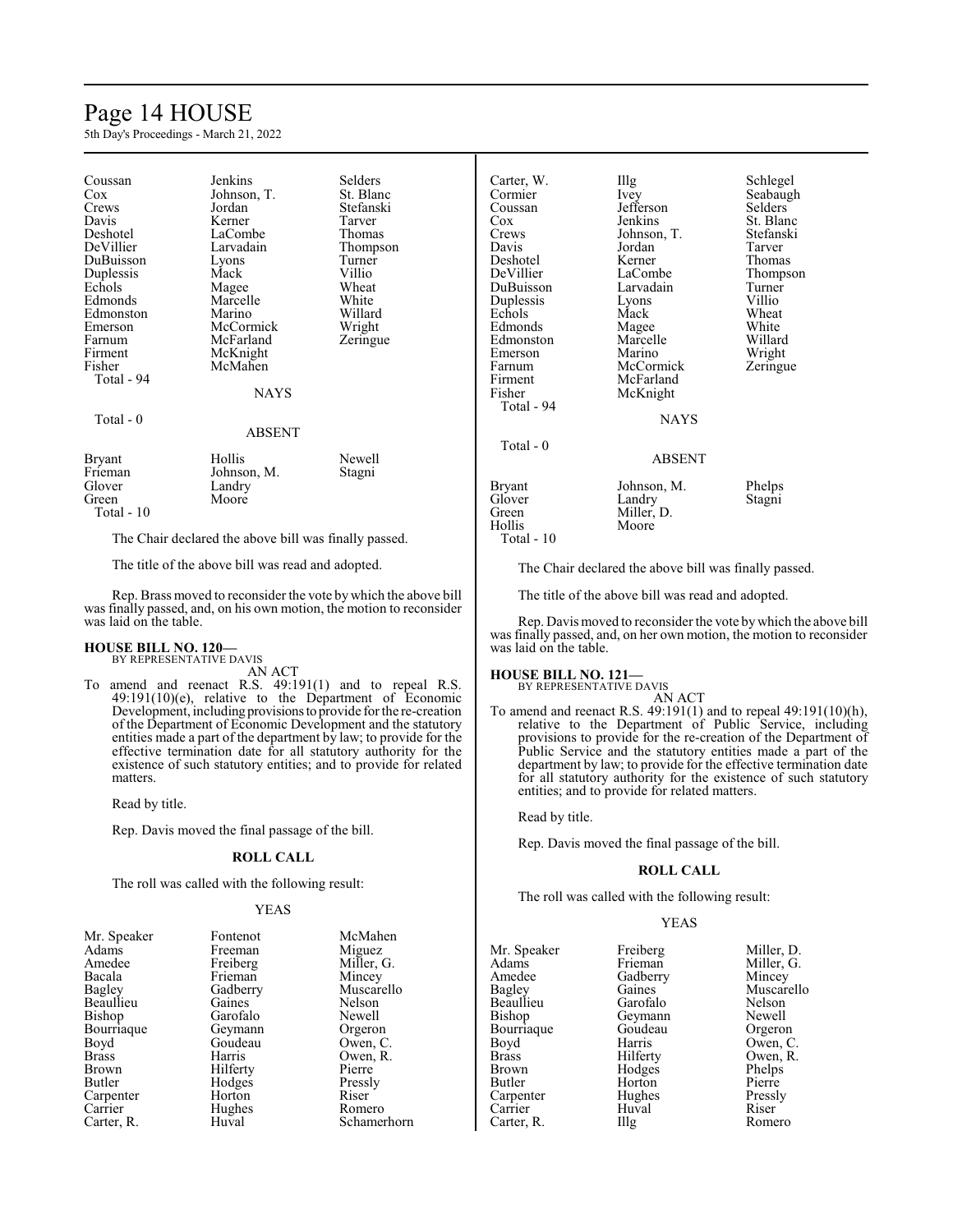# Page 15 HOUSE

5th Day's Proceedings - March 21, 2022

| Carter, W.    | Ivey          | Schamerhorn    | Carter, W.    | Ivev                                                | Schamerho |
|---------------|---------------|----------------|---------------|-----------------------------------------------------|-----------|
| Cormier       | Jefferson     | Schlegel       | Cormier       | Jefferson                                           | Schlegel  |
| Coussan       | Jenkins       | Seabaugh       | Coussan       | Jenkins                                             | Seabaugh  |
| $\cos$        | Johnson, T.   | <b>Selders</b> | Cox           | Johnson, T.                                         | Selders   |
| Davis         | Jordan        | St. Blanc      | Crews         | Jordan                                              | St. Blanc |
| Deshotel      | Kerner        | Stefanski      | Davis         | Kerner                                              | Stefanski |
| DeVillier     | LaCombe       | Tarver         | DeVillier     | LaCombe                                             | Tarver    |
| DuBuisson     | Larvadain     | Thomas         | DuBuisson     | Larvadain                                           | Thomas    |
| Duplessis     | Lyons         | Thompson       | Duplessis     | Lyons                                               | Thompson  |
| Echols        | Mack          | Turner         | Echols        | Mack                                                | Turner    |
| Edmonds       | Magee         | Villio         | Edmonds       | Magee                                               | Villio    |
| Edmonston     | Marcelle      | Wheat          | Edmonston     | Marcelle                                            | Wheat     |
| Emerson       | Marino        | White          | Emerson       | Marino                                              | White     |
| Farnum        | McCormick     | Willard        | Farnum        | McCormick                                           | Willard   |
| Firment       | McFarland     | Wright         | Firment       | McFarland                                           | Wright    |
| Fisher        | McKnight      | Zeringue       | Fisher        | McKnight                                            | Zeringue  |
| Fontenot      | McMahen       |                | Fontenot      | McMahen                                             |           |
| Freeman       | Miguez        |                | Total - 95    |                                                     |           |
| Total - 94    |               |                |               | <b>NAYS</b>                                         |           |
|               | <b>NAYS</b>   |                |               |                                                     |           |
|               |               |                | Total - 0     |                                                     |           |
| Total - 0     |               |                |               | <b>ABSENT</b>                                       |           |
|               | <b>ABSENT</b> |                |               |                                                     |           |
|               |               |                | <b>Bryant</b> | Green                                               | Landry    |
| Bacala        | Green         | Moore          | Deshotel      | Hollis                                              | Moore     |
| <b>Bryant</b> | Hollis        | Stagni         | Glover        | Johnson, M.                                         | Stagni    |
| Crews         | Johnson, M.   |                | Total - 9     |                                                     |           |
| Glover        | Landry        |                |               |                                                     |           |
| Total - 10    |               |                |               | The Chair declared the above bill was finally passe |           |
|               |               |                |               |                                                     |           |

The Chair declared the above bill was finally passed.

The title of the above bill was read and adopted.

Rep. Davis moved to reconsider the vote by which the above bill was finally passed, and, on her own motion, the motion to reconsider was laid on the table.

# **HOUSE BILL NO. 124—** BY REPRESENTATIVE MUSCARELLO

AN ACT

To enact Code of Civil Procedure Article 195.1, relative to judicial proceedings conducted by audio-visual means; to provide for hearings and exceptions; to provide for judge trials; to provide for the discretion of the court; to provide for the consent of the parties; and to provide for related matters.

Read by title.

Rep. Muscarello, Jr. moved the final passage of the bill.

#### **ROLL CALL**

The roll was called with the following result:

#### YEAS

| Mr. Speaker | Freeman   | Miguez     |
|-------------|-----------|------------|
| Adams       | Freiberg  | Miller, D. |
| Amedee      | Frieman   | Miller, G. |
| Bacala      | Gadberry  | Mincey     |
| Bagley      | Gaines    | Muscarello |
| Beaullieu   | Garofalo  | Nelson     |
| Bishop      | Geymann   | Newell     |
| Bourriaque  | Goudeau   | Orgeron    |
| Boyd        | Harris    | Owen, C.   |
| Brass       | Hilferty  | Owen, R.   |
| Brown       | Hodges    | Phelps     |
| Butler      | Horton    | Pierre     |
| Carpenter   | Hughes    | Pressly    |
| Carrier     | Huval     | Riser      |
| Carter, R.  | $\prod$ g | Romero     |
|             |           |            |

| Miguez     |
|------------|
| Miller, D. |
| Miller, G. |
| Mincey     |
| Muscarello |
| Nelson     |
| Newell     |
| Orgeron    |
| Owen, C.   |
| Owen, R.   |
| Phelps     |
| Pierre     |
| Pressly    |
| Riser      |
| Romero     |

nerhorn<br>gel

| Landry |
|--------|
| Moore  |
| Stagni |
|        |

The title of the above bill was read and adopted.

Rep. Muscarello, Jr. moved to reconsider the vote by which the above bill was finally passed, and, on his own motion, the motion to reconsider was laid on the table.

#### **HOUSE BILL NO. 163—**

BY REPRESENTATIVE PHELPS AN ACT

To enact R.S. 47:463.214, relative to motor vehicle special prestige license plates; to establish the "Sickle Cell Disease Association" specialty license plate; to provide for the creation, issuance, design, fees, implementation, distribution, and rule promulgation applicable to such license plate; to provide an effective date; and to provide for related matters.

Read by title.

Rep. Phelps sent up floor amendments which were read as follows:

### **HOUSE FLOOR AMENDMENTS**

Amendments proposed by Representative Phelps to Engrossed House Bill No. 163 by Representative Phelps

#### AMENDMENT NO. 1

On page 2, line 11, after "Foundation" delete the comma ","

#### AMENDMENT NO. 2

On page 2, at the beginning of line 12, delete "Alexandria"

On motion of Rep. Phelps, the amendments were adopted.

Rep. Phelps moved the final passage of the bill, as amended.

#### **ROLL CALL**

The roll was called with the following result: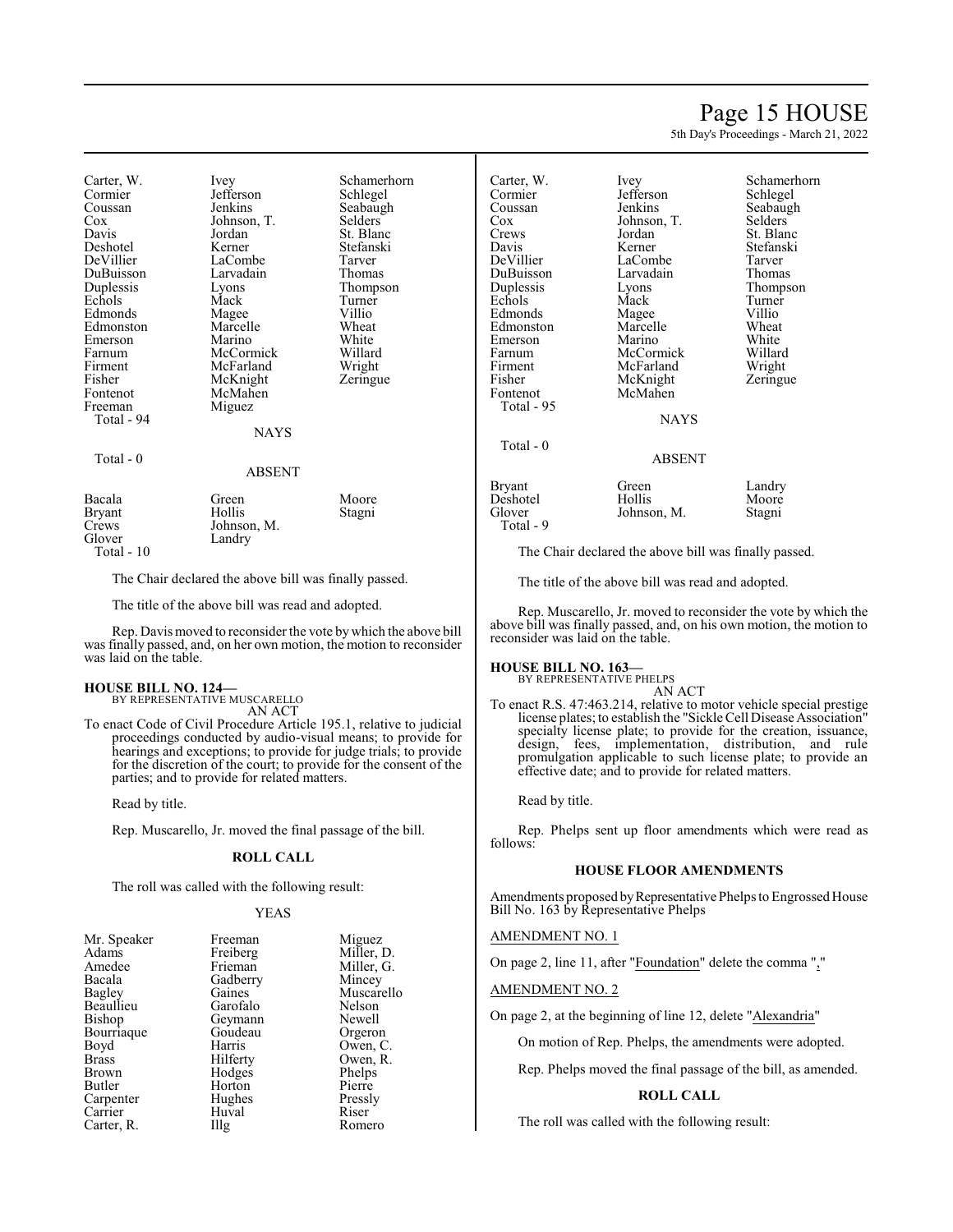# Page 16 HOUSE

5th Day's Proceedings - March 21, 2022

| <b>YEAS</b>   |                   | Bacala<br>Bagley | Frieman<br>Gadberry | Muscarello<br>Nelson                                  |                |
|---------------|-------------------|------------------|---------------------|-------------------------------------------------------|----------------|
| Mr. Speaker   | Fontenot          | McMahen          | <b>Beaullieu</b>    | Gaines                                                | Newell         |
| Adams         | Freeman           | Miguez           | Bishop              | Garofalo                                              |                |
|               |                   |                  |                     |                                                       | Orgeron        |
| Amedee        | Freiberg          | Miller, G.       | Bourriaque          | Geymann                                               | Owen, C.       |
| Bacala        | Frieman           | Mincey           | Boyd                | Goudeau                                               | Owen, R.       |
| Bagley        | Gadberry          | Muscarello       | <b>Brass</b>        | Harris                                                | Phelps         |
| Beaullieu     | Gaines            | Nelson           | <b>Brown</b>        | Hilferty                                              | Pierre         |
| Bishop        | Garofalo          | Newell           | <b>Bryant</b>       | Hodges                                                | Pressly        |
| Bourriaque    | Geymann           | Orgeron          | Butler              | Horton                                                | Riser          |
| Boyd          | Goudeau           | Owen, C.         | Carpenter           | Hughes                                                | Romero         |
| <b>Brass</b>  | Harris            | Owen, R.         | Carrier             | Huval                                                 | Schamerhorn    |
| <b>Brown</b>  | Hilferty          | Phelps           | Carter, R.          | Illg                                                  | Schlegel       |
| <b>Bryant</b> | Hodges            | Pierre           | Carter, W.          | Ivey                                                  | Seabaugh       |
| <b>Butler</b> | Horton            | Pressly          | Cormier             | Jefferson                                             | <b>Selders</b> |
| Carpenter     | Hughes            | Riser            | Coussan             | Jenkins                                               | St. Blanc      |
| Carrier       | Huval             | Romero           | Cox                 | Johnson, T.                                           | Stefanski      |
| Carter, R.    | $\prod_{i=1}^{n}$ | Schamerhorn      | Crews               | Jordan                                                | Tarver         |
| Carter, W.    | Ivey              | Schlegel         | Davis               | Kerner                                                | <b>Thomas</b>  |
| Cormier       | Jefferson         | Seabaugh         | DeVillier           | LaCombe                                               | Thompson       |
| Coussan       | Jenkins           | <b>Selders</b>   | DuBuisson           | Larvadain                                             | Turner         |
| Cox           | Johnson, T.       | St. Blanc        | Duplessis           | Lyons                                                 | Villio         |
| Crews         | Jordan            | Stefanski        | Echols              | Mack                                                  | Wheat          |
| Davis         | Kerner            | Tarver           | Edmonds             | Magee                                                 | White          |
| DeVillier     | LaCombe           | Thomas           | Edmonston           | Marino                                                | Willard        |
| DuBuisson     | Larvadain         | Thompson         | Emerson             | McCormick                                             | Wright         |
| Duplessis     | Lyons             | Turner           | Farnum              | McFarland                                             | Zeringue       |
| Echols        | Mack              | Villio           | Firment             | McKnight                                              |                |
| Edmonds       | Magee             | Wheat            | Fisher              | McMahen                                               |                |
| Edmonston     | Marcelle          | White            | Total - 94          |                                                       |                |
| Emerson       | Marino            | Willard          |                     | <b>NAYS</b>                                           |                |
| Farnum        | McCormick         | Wright           |                     |                                                       |                |
| Firment       | McFarland         |                  | Total - 0           |                                                       |                |
| Fisher        |                   | Zeringue         |                     | <b>ABSENT</b>                                         |                |
|               | McKnight          |                  |                     |                                                       |                |
| Total - 95    |                   |                  | Deshotel            | Johnson, M.                                           | Moore          |
|               | <b>NAYS</b>       |                  | Glover              | Landry                                                | Stagni         |
| Total - 0     |                   |                  | Green               | Marcelle                                              |                |
|               | <b>ABSENT</b>     |                  | Hollis              | Miller, D.                                            |                |
|               |                   |                  | Total - 10          |                                                       |                |
| Deshotel      | Hollis            | Miller, D.       |                     |                                                       |                |
| Glover        | Johnson, M.       | Moore            |                     | The Chair declared the above bill was finally passed. |                |
| Green         | Landry            | Stagni           |                     |                                                       |                |
| Total - 9     |                   |                  |                     | The title of the above bill was read and adopted.     |                |

The Chair declared the above bill was finally passed.

The title of the above bill was read and adopted.

Rep. Phelps moved to reconsider the vote by which the above bill was finally passed, and, on her own motion, the motion to reconsider was laid on the table.

#### **HOUSE BILL NO. 169—** BY REPRESENTATIVE RISER

AN ACT To amend and reenactR.S. 37:711.12(D)(2), relative to geoscientists; to provide an exemption for geoscientific work performed by an officer or employee of the state; and to provide for related matters.

Read by title.

Rep. Riser moved the final passage of the bill.

### **ROLL CALL**

The roll was called with the following result:

#### YEAS

| Mr. Speaker | Fontenot | Miguez     |
|-------------|----------|------------|
| Adams       | Freeman  | Miller, G. |
| Amedee      | Freiberg | Mincey     |

Rep. Riser moved to reconsider the vote by which the above bill was finally passed, and, on his own motion, the motion to reconsider was laid on the table.

#### **HOUSE BILL NO. 252—**

BY REPRESENTATIVE EDMONDS AN ACT

To amend and reenact Children's Code Article 1180(A), relative to adoption; to provide for venue for adoptions; and to provide for related matters.

Read by title.

#### **Motion**

On motion of Rep. Edmonds, the bill was returned to the calendar.

### **Notice of Intention to Call**

Pursuant to House Rule No. 8.20(A), Rep. Edmonds gave notice of his intention to call House Bill No. 252 from the calendar on Thursday, March 24, 2022.

# **HOUSE BILL NO. 264—** BY REPRESENTATIVE SEABAUGH

| ATIVE SEABAUGH |        |
|----------------|--------|
|                | AN ACT |

To amend and reenact Code of Civil Procedure Article 1201(C), relative to service of citation; to provide for the serving of the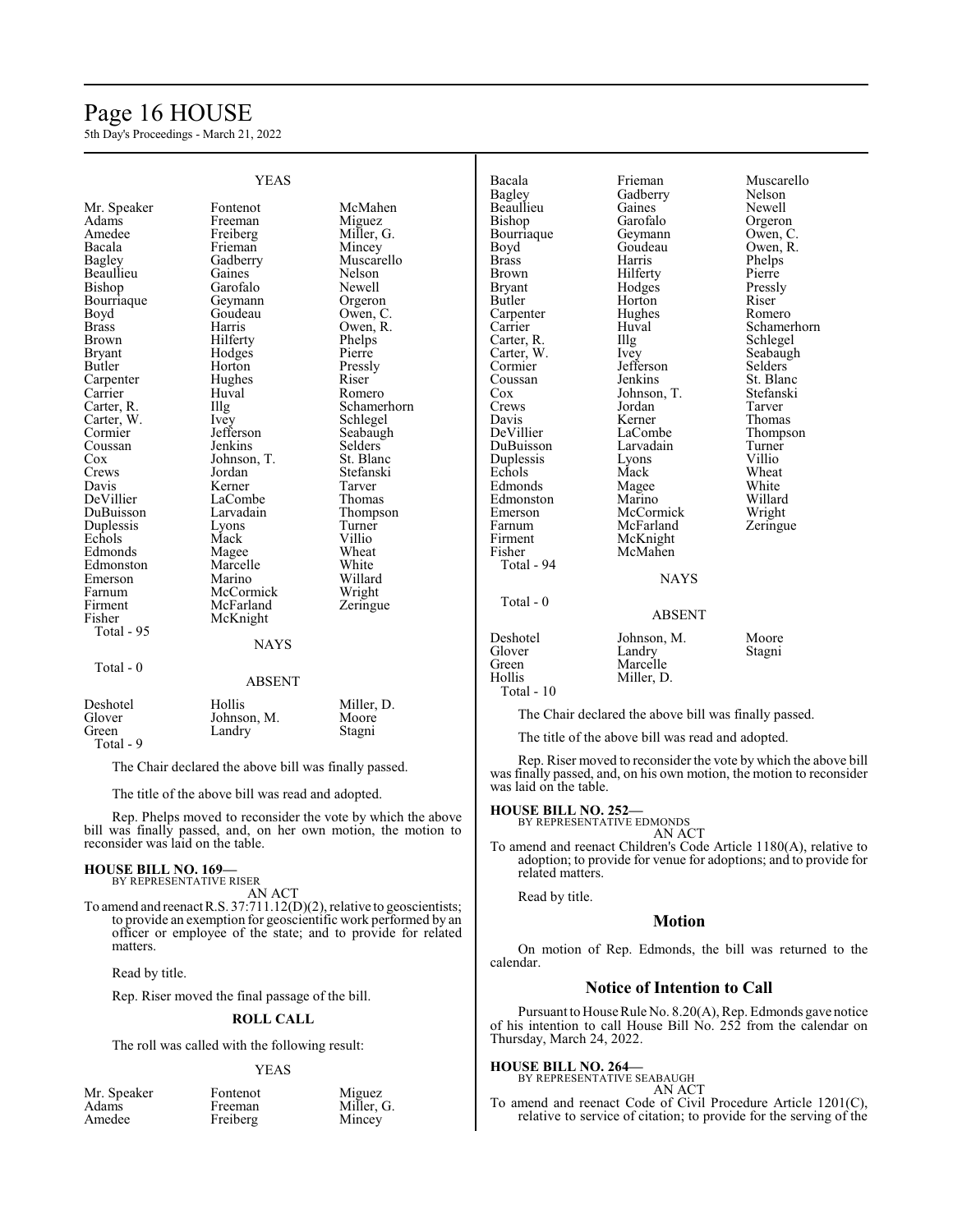5th Day's Proceedings - March 21, 2022

original petition with the supplemental or amended petition to additional defendants; and to provide for related matters.

Read by title.

Rep. Seabaugh moved the final passage of the bill.

# **ROLL CALL**

The roll was called with the following result:

#### YEAS

| Mr. Speaker  | Fisher        | McKnight    |
|--------------|---------------|-------------|
| Adams        | Fontenot      | McMahen     |
| Amedee       | Freeman       | Miguez      |
| Bacala       | Freiberg      | Miller, G.  |
| Bagley       | Frieman       | Mincey      |
| Beaullieu    | Gadberry      | Muscarello  |
| Bishop       | Gaines        | Nelson      |
| Bourriaque   | Garofalo      | Newell      |
| Boyd         | Geymann       | Orgeron     |
| <b>Brass</b> | Goudeau       | Owen, C.    |
| Brown        | Harris        | Owen, R.    |
| Bryant       | Hilferty      | Phelps      |
| Butler       | Hodges        | Pierre      |
| Carpenter    | Horton        | Pressly     |
| Carrier      | Hughes        | Riser       |
| Carter, R.   | Huval         | Romero      |
| Carter, W.   | Illg          | Schamerhorn |
| Cormier      | Ivey          | Schlegel    |
| Coussan      | Jefferson     | Seabaugh    |
| Cox          | Jenkins       | Selders     |
| Crews        | Johnson, T.   | St. Blanc   |
| Davis        | Jordan        | Stefanski   |
| Deshotel     | Kerner        | Tarver      |
| DeVillier    | LaCombe       | Thomas      |
| DuBuisson    | Larvadain     | Thompson    |
| Duplessis    | Lyons         | Turner      |
| Echols       | Mack          | Villio      |
| Edmonds      | Magee         | Wheat       |
| Edmonston    | Marcelle      | White       |
| Emerson      | Marino        | Willard     |
| Farnum       | McCormick     | Wright      |
| Firment      | McFarland     | Zeringue    |
| Total - 96   |               |             |
|              | <b>NAYS</b>   |             |
|              |               |             |
| Total - 0    | <b>ABSENT</b> |             |
|              |               |             |
| Glover       | Johnson, M.   | Moore       |
| Green        | Landry        | Stagni      |
| Hollis       | Miller, D.    |             |
| Total - 8    |               |             |

The Chair declared the above bill was finally passed.

The title of the above bill was read and adopted.

Rep. Seabaugh moved to reconsider the vote bywhich the above bill was finally passed, and, on his own motion, the motion to reconsider was laid on the table.

#### **HOUSE BILL NO. 293—**

BY REPRESENTATIVES HILFERTY, COX, DAVIS, DUPLESSIS, FISHER,<br>FONTENOT, GOUDEAU, JORDAN, MCKNIGHT, NEWELL, PRESSLY, ST.<br>BLANC, AND THOMAS

AN ACT

To amend and reenact R.S. 40:1581, relative to carbon monoxide detectors in one- or two-family dwellings; to provide for a longlife, sealed battery carbon monoxide detector in certain

dwellings; to provide for applicability; and to provide for related matters.

Read by title.

Rep. Horton, on behalf of the Legislative Bureau, sent up floor amendments which were read as follows:

# **HOUSE FLOOR AMENDMENTS**

Amendments proposed by Representative Horton on behalf of the Legislative Bureau to Engrossed House Bill No. 293 by Representative Hilferty

#### AMENDMENT NO. 1

On page 1, line 13, following "detector may" and before "be combined" delete "or may not"

#### AMENDMENT NO. 2

On page 1, line 18, following "may" and before "be combined" delete "or may not"

On motion of Rep. Horton, the amendments were adopted.

Rep. Hilferty sent up floor amendments which were read as follows:

### **HOUSE FLOOR AMENDMENTS**

Amendments proposed by Representative Hilferty to Engrossed House Bill No. 293 by Representative Hilferty

#### AMENDMENT NO. 1

On page 1, line 15, after "C." and before "who" change "Persons" to "Professional installers"

On motion of Rep. Hilferty, the amendments were adopted.

Rep. Hilferty moved the final passage of the bill, as amended.

#### **ROLL CALL**

The roll was called with the following result:

#### YEAS

Mr. Speaker Freiberg Miller, G.<br>Adams Gaines Nelson Adams Gaines Nelson<br>Bacala Goudeau Newell Bacala Goudeau<br>Bagley Harris Bagley Harris Orgeron<br>Bishop Hilferty Owen, R Bishop Hilferty Owen, R.<br>Boyd Hodges Pierre Boyd Hodges<br>Brass Huval Brass Huval Pressly<br>Brown IIIg Schame Brown Illg Schamerhorn<br>Bryant Jefferson Schlegel Carpenter Jenkins Selders<br>Carrier Johnson, T. St. Blanc Carrier Johnson, T.<br>Carter, R. Jordan Carter, W. Cormier LaCombe Thomas<br>
Cox Larvadain Thomps Cox Larvadain Thompson<br>
Davis Lyons Turner Lyons Turner<br>Mack Villio DuBuisson Mack Villio<br>
Duplessis Magee White Duplessis Magee White Marcelle Willard<br>
Marino Wright Edmonston Marino Wright<br>
Fisher McFarland Zeringue Fisher McFarland<br>
Fontenot McKnight McKnight Freeman McMahen Total - 67

Jefferson Schlegel<br>Jenkins Selders Jordan Stefanski<br>Kerner Tarver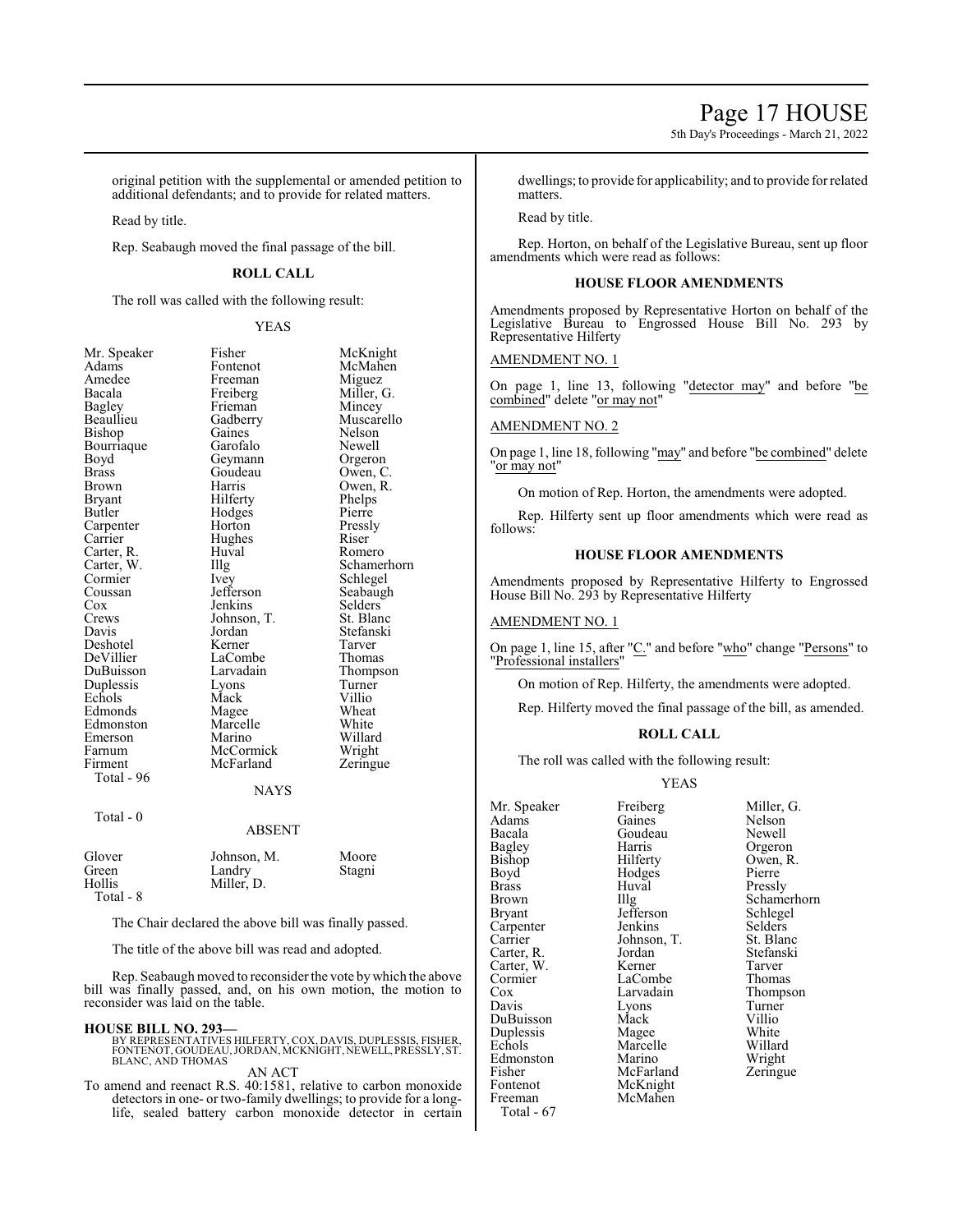# Page 18 HOUSE

5th Day's Proceedings - March 21, 2022

#### **NAYS** Amedee Frieman Mincey<br>Beaullieu Gadberry Muscar Gadberry Muscarello<br>Garofalo Owen, C. Bourriaque Garofalo Owen<br>Crews Geymann Riser Geymann DeVillier Horton Romero Emerson<br>Farnum Farnum McCormick<br>Firment Miguez Miguez Total - 22 ABSENT Butler Green Miller, D.<br>Coussan Hollis Moore Coussan Hollis<br>Deshotel Hughe Deshotel Hughes Phelps<br>Edmonds Johnson, M. Seabaugh Edmonds Johnson, M. Seabau<br>Glover Landry Stagni Landry

Total - 15

The Chair declared the above bill was finally passed.

The title of the above bill was read and adopted.

Rep. Hilferty moved to reconsider the vote by which the above bill was finally passed, and, on her own motion, the motion to reconsider was laid on the table.

# **HOUSE BILL NO. 297—** BY REPRESENTATIVE EDMONDS

AN ACT

To amend and reenact Children's Code Articles 1209 and 1231, relative to intervention in agency and private adoption proceedings; to provide for intervention by a biological sibling; and to provide for related matters.

Read by title.

Rep. Edmonds moved the final passage of the bill.

#### **ROLL CALL**

The roll was called with the following result:

#### YEAS

| Mr. Speaker<br>Adams<br>Amedee<br>Bacala<br>Bagley<br>Beaullieu<br>Bishop<br>Bourriaque<br>Boyd<br>Brass<br>Brown<br><b>Bryant</b><br>Butler<br>Carpenter<br>Carrier<br>Carter, R.<br>Carter, W.<br>Cormier<br>Coussan<br>Cox<br>Crews<br>Davis | Freeman<br>Freiberg<br>Frieman<br>Gadberry<br>Gaines<br>Garofalo<br>Geymann<br>Goudeau<br>Harris<br>Hilferty<br>Hodges<br>Horton<br>Hughes<br>Huval<br>Illg<br>Ivey<br>Jefferson<br>Jenkins<br>Johnson, T.<br>Jordan<br>Kerner<br>LaCombe | Miguez<br>Miller, D.<br>Miller, G.<br>Mincey<br>Muscarello<br>Nelson<br>Newell<br>Orgeron<br>Owen, C.<br>Owen, R.<br>Phelps<br>Pierre<br>Pressly<br>Riser<br>Romero<br>Schamerhorn<br>Schlegel<br>Seabaugh<br>Selders<br>St. Blanc<br>Stefanski<br>Tarver |
|-------------------------------------------------------------------------------------------------------------------------------------------------------------------------------------------------------------------------------------------------|-------------------------------------------------------------------------------------------------------------------------------------------------------------------------------------------------------------------------------------------|-----------------------------------------------------------------------------------------------------------------------------------------------------------------------------------------------------------------------------------------------------------|
|                                                                                                                                                                                                                                                 |                                                                                                                                                                                                                                           |                                                                                                                                                                                                                                                           |
| DeVillier<br>DuBuisson<br>Duplessis                                                                                                                                                                                                             | Larvadain<br>Lyons<br>Mack                                                                                                                                                                                                                | Thomas<br>Thompson<br>Turner                                                                                                                                                                                                                              |
| Echols                                                                                                                                                                                                                                          | Magee                                                                                                                                                                                                                                     | Villio                                                                                                                                                                                                                                                    |
|                                                                                                                                                                                                                                                 |                                                                                                                                                                                                                                           |                                                                                                                                                                                                                                                           |

| Edmonds<br>Edmonston<br>Emerson<br>Firment<br>Fisher<br>Fontenot<br>Total - 95 | Marcelle<br>Marino<br>McCormick<br>McFarland<br>McKnight<br>McMahen<br><b>NAYS</b> | Wheat<br>White<br>Willard<br>Wright<br>Zeringue |
|--------------------------------------------------------------------------------|------------------------------------------------------------------------------------|-------------------------------------------------|
| Total $-0$                                                                     | <b>ABSENT</b>                                                                      |                                                 |
| Deshotel<br>Farnum<br>Glover<br>Total - 9                                      | Green<br>Hollis<br>Johnson, M.                                                     | Landry<br>Moore<br>Stagni                       |

The Chair declared the above bill was finally passed.

The title of the above bill was read and adopted.

Rep. Edmonds moved to reconsider the vote by which the above bill was finally passed, and, on his own motion, the motion to reconsider was laid on the table.

# **HOUSE BILL NO. 515—**

BY REPRESENTATIVE MIKE JOHNSON AN ACT

To amend and reenact R.S. 12:1333(A) and to enact R.S. 12:1333(E) and 1333.1, relative to succession proceedings involving limited liability companies; to provide for death of board members; to allow for inheritance of interest in a single-person limited liability company; to allow the succession representative to exercise the rights of the deceased member; to provide for membership of the heir or legatee; to provide definitions; and to provide for related matters.

Read by title.

### **Motion**

On motion of Rep. Charles Owen, the bill was returned to the calendar.

#### **HOUSE BILL NO. 571—**

BY REPRESENTATIVE GADBERRY AN ACT

To amend and reenact R.S. 40:1730.26(3), relative to the State Uniform Construction Code; to provide for the adoption of the State Uniform Construction Code within five years from publication of the appropriate code; to provide for an extension to the time period in which the code is required to be adopted; to provide for limitations relative to the length and number of extensions to the adoption of the code; to limit the extension to no more than one year; to limit the authority of the council relative to the number of times an extension may be granted; to provide for a definition; and to provide for related matters.

Read by title.

Rep. Gadberry moved the final passage of the bill.

#### **ROLL CALL**

The roll was called with the following result:

Gadberry

#### YEAS

| Mr. Speake |
|------------|
|            |
|            |
|            |
|            |

er Freeman Miguez<br>Freiberg Miller, 1 Freiberg Miller, D.<br>Frieman Miller, G. Miller, G.<br>Mincey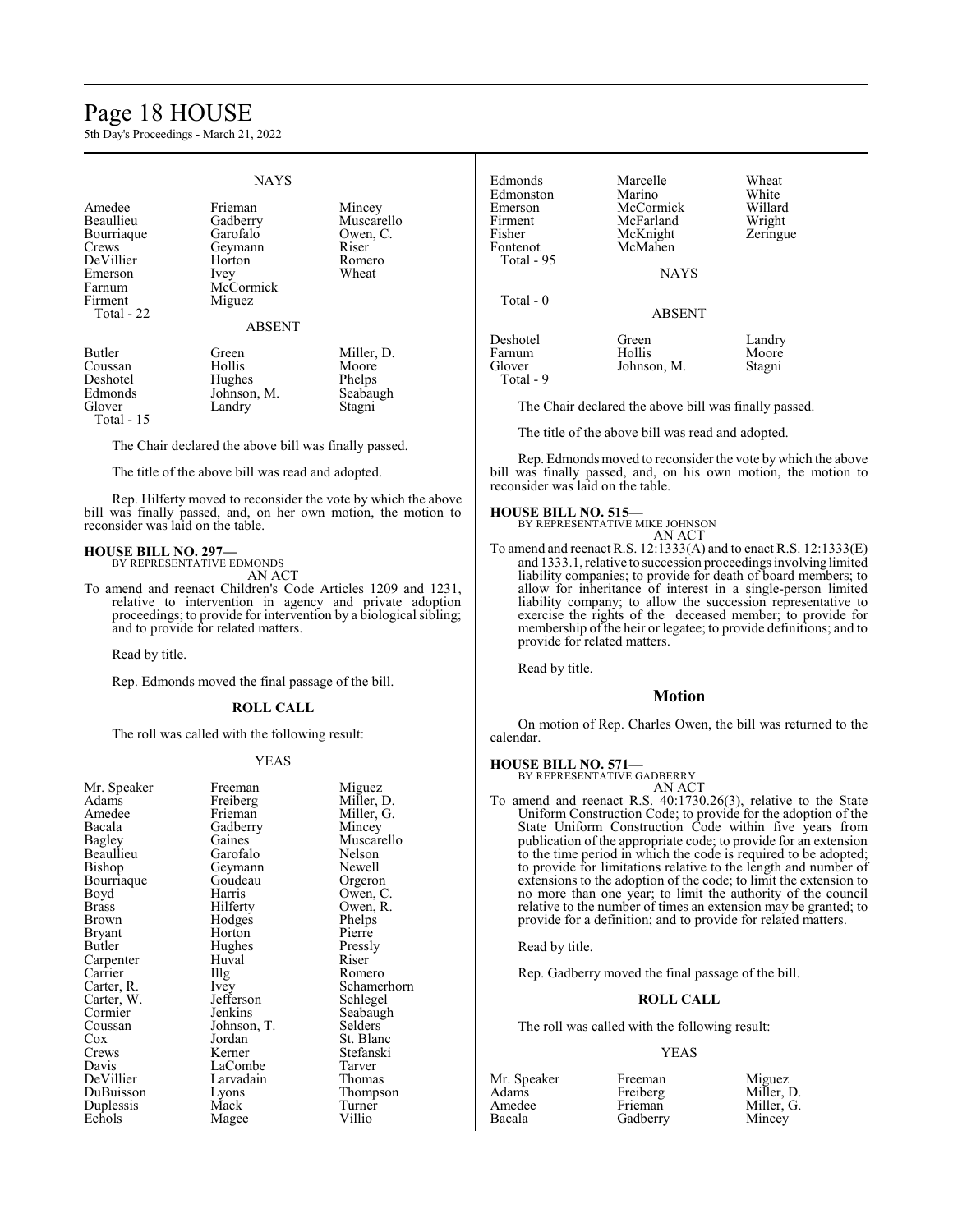# Page 19 HOUSE

5th Day's Proceedings - March 21, 2022

Bagley Gaines Nelson Beaullieu Garofalo Newell<br>Bourriaque Geymann Orgeron Bourriaque Geymann Orgeron<br>Boyd Goudeau Owen, C Boyd Goudeau<br>Brass Harris Brass Harris Owen, R.<br>Brown Hilferty Phelps Bryant Hodges Pierre<br>Butler Horton Pressly Carpenter Hughe<br>Carrier Huval Carrier Huval Romero<br>Carter, R. Illg Schame Carter, R. Illg Schamerhorn<br>
Cormier Ivev Schlegel Cormier Ivey Schlegel<br>Coussan Jefferson Seabaugh Coussan Jefferson Seabaug<br>Cox Jenkins Selders Cox Jenkins Selders<br>Crews Johnson, T. St. Blanc Davis Jordan Stefanski Deshotel Kerner Tarver DeVillier LaCombe<br>
DuBuisson Larvadain Duplessis Lyons Turner Echols Mack Villio<br>Edmonds Magee Wheat Edmonds Magee Wheat<br>Edmonston Marcelle White Edmonston Marcelle White<br>
Emerson Marino Willard Emerson Marino Willard<br>Farnum McCormick Wright Farnum McCormick Wright<br>Firment McFarland Zeringue Firment McFarland<br>
Fisher McKnight Fisher McKnight<br>Fontenot McMahen Total - 94 Total - 0

Hilferty<br>Hodges Pierre Horton Pressl<br>Hughes Riser Johnson, T.<br>Jordan Larvadain Thompson<br>Lyons Turner McMahen **NAYS** ABSENT

| Bishop      | Hollis      | Muscarello |
|-------------|-------------|------------|
| Carter, W.  | Johnson, M. | Stagni     |
| Glover      | Landry      |            |
| Green       | Moore       |            |
| Total $-10$ |             |            |

The Chair declared the above bill was finally passed.

The title of the above bill was read and adopted.

Rep. Gadberrymoved to reconsider the vote by which the above bill was finally passed, and, on his own motion, the motion to reconsider was laid on the table.

# **HOUSE BILL NO. 581—**

BY REPRESENTATIVE ST. BLANC

AN ACT To amend and reenact R.S. 40:1749.12(6), 1749.13(B)(1), and 1749.15, relative to the Louisiana Underground Utilities and Facilities Damage Prevention Law; to modify definitions to include unplanned utility outages; to provide for excavations or demolitions on certain national holidays; to authorize certain electronic notice; to modify with respect to rebuttable presumptions relative to excavators; to provide for emergency excavation notices and emergency response times; and to provide for related matters.

Read by title.

Rep. St. Blanc moved the final passage of the bill.

### **ROLL CALL**

The roll was called with the following result:

#### YEAS

|       | Mr. Speaker |  |
|-------|-------------|--|
| Adams |             |  |

Freeman Miguez<br>Freiberg Miller, 1 Miller, D.

Amedee Frieman Miller, G.<br>Bacala Gadberry Mincey Bacala Gadberry<br>Bagley Gaines Beaullieu Garofalo Nelson Bourriaque<br>Boyd Boyd Harris Owen, C. Brass Hilferty Owen, R.<br>Brown Hodges Phelps Brown Hodges Phelps<br>Butler Horton Pierre Carpenter Hughes Pressl<br>Carrier Huval Riser Carrier Huval Riser<br>Carter, R. Illg Romero Carter, R. Illg<br>Carter, W. Ivey Cormier Jefferson Schlegel<br>Coussan Jenkins Seabaugh Coussan Jenkins Seabaugh<br>Cox Johnson, T. Selders Cox Johnson, T.<br>Crews Jordan Crews Jordan St. Blanc<br>
Davis Kerner Stefanski Davis Kerner Stefanski DuBuisson Larvad<br>
Duplessis Lyons Echols Mack Turne<br>Edmonds Magee Villio Edmonston Marcelle Wheat<br>
Emerson Marino White Emerson Marino White<br>Farnum McCormick Willard Farnum McCormick Willard Firment McFarland<br>Fisher McKnight Fisher McKnight Zeringue<br>Fontenot McMahen Total - 95 Total - 0

Total - 9

Magee Villio<br>
Marcelle Wheat McMahen

Gaines Muscarello<br>Garofalo Nelson Geymann Newell<br>Goudeau Orgeron Horton Pierre<br>Hughes Pressly Carter, W. Ivey Schamerhorn<br>
Cormier Jefferson Schlegel LaCombe Tarver<br>
Larvadain Thomas Lyons Thompson<br>Mack Turner

#### NAYS

# ABSENT Bryant Green Landry<br>
Deshotel Hollis Moore Deshotel Hollis Moore<br>Glover Johnson, M. Stagni

Johnson, M.

The Chair declared the above bill was finally passed.

The title of the above bill was read and adopted.

Rep. St. Blanc moved to reconsider the vote by which the above bill was finally passed, and, on his own motion, the motion to reconsider was laid on the table.

#### **HOUSE BILL NO. 602—**

BY REPRESENTATIVE DAVIS

AN ACT To amend and reenact R.S. 37:2150.1(introductory paragraph) and (2) through (13), 2152(Section heading), 2153( $\overline{A}$ ), ( $\overline{E}$ ), and (F), and 2154 through 2165, to enact R.S. 37:2150(14) through (18) and 2153(G), and to repeal R.S. 37:2152(C), 2166 through 2173, Part II of Chapter 24 of Title 37 of the Louisiana Revised Statutes of 1950, comprised of R.S. 37:2175.1 through 2175.6, and Chapter 24-A of Title 37 of the Louisiana Revised Statutes of 1950, comprised of R.S. 37:2181 through 2192, relative to the Louisiana State Board for Contractors; to revise and reorganize provisions related to contractors, generally, including home improvement contractors and mold remediation contractors; and to provide for related matters.

Read by title.

#### **Motion**

On motion of Rep. Davis, the bill was returned to the calendar.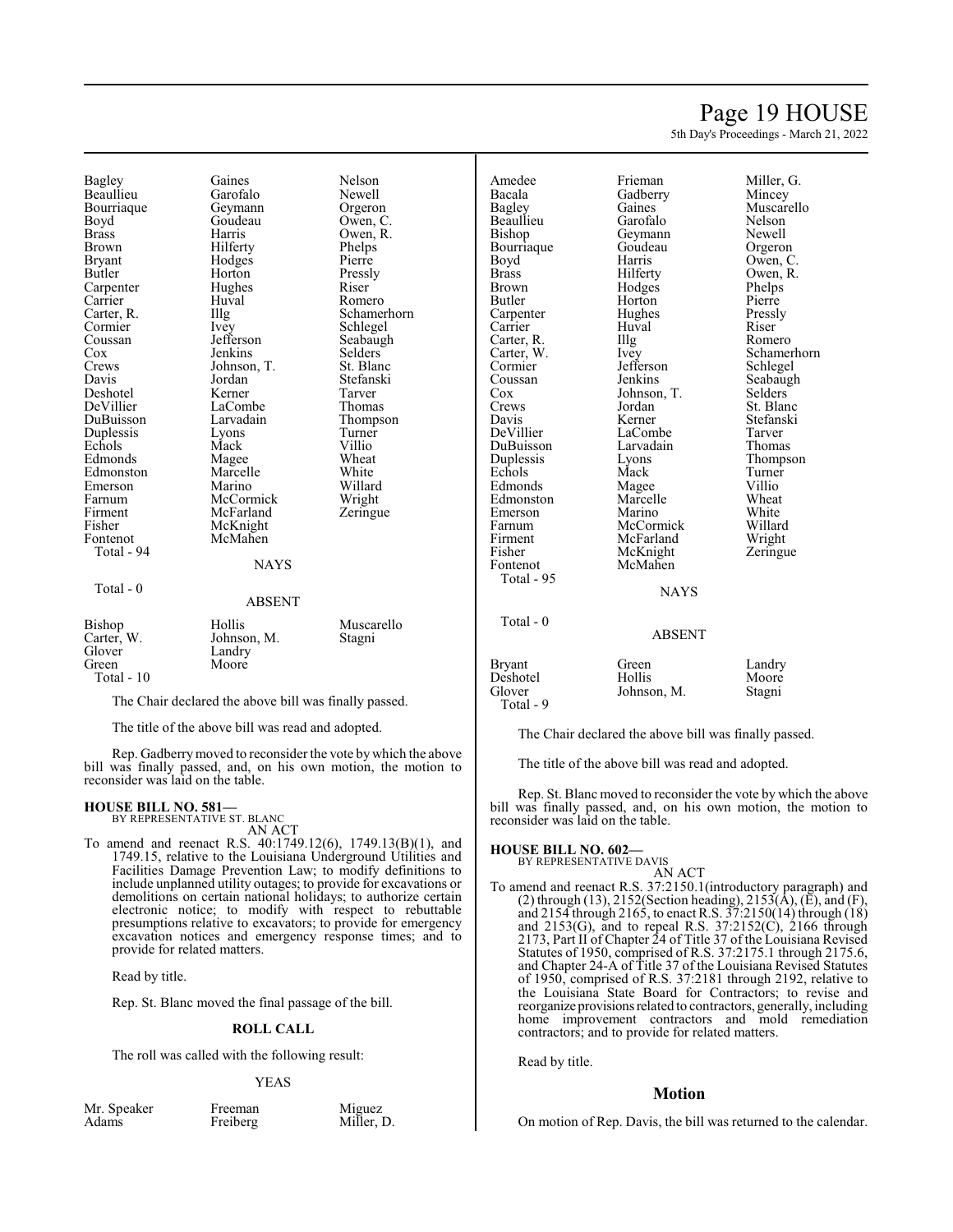# Page 20 HOUSE

5th Day's Proceedings - March 21, 2022

# **Notice of Intention to Call**

Pursuant to House Rule No. 8.20(A), Rep. Davis gave notice of her intention to call House Bill No. 602 from the calendar on Wednesday, March 23, 2022.

# **Suspension of the Rules**

On motion of Rep. Davis, the rules were suspended in order to take up and consider Introduction of Resolutions, House and House Concurrent at this time.

### **Introduction of Resolutions, House and House Concurrent**

The following members introduced the following entitled House and House Concurrent Resolutions, which were read the first time by their titles and placed upon the calendar for their second reading:

# **HOUSE RESOLUTION NO. 16—** BY REPRESENTATIVE DAVIS

A RESOLUTION

To recognize March 2022 as Women in Aviation and Aerospace Month in Louisiana.

Read by title.

On motion of Rep. Davis, and under a suspension of the rules, the resolution was adopted.

# **HOUSE RESOLUTION NO. 17—**

BY REPRESENTATIVE GEYMANN A RESOLUTION

To amend and readopt House Rule 7.19 of the Rules of Order of the House of Representatives to provide procedures for the appropriation of federal disaster funds for ordinary recurring expenses.

Read by title.

Lies over under the rules.

#### **HOUSE CONCURRENT RESOLUTION NO. 31—** BY REPRESENTATIVE STEFANSKI A CONCURRENT RESOLUTION

To recognize Tuesday, March 29, 2022, as Civil Legal Aid Day at the state capitol.

Read by title.

On motion of Rep. Stefanski, and under a suspension of the rules, the resolution was adopted.

Ordered to the Senate.

#### **HOUSE CONCURRENT RESOLUTION NO. 32—** BY REPRESENTATIVE EDMONDS A CONCURRENT RESOLUTION To urge and request the secretary of state to produce and publish an

annual report of all voting complaints.

Read by title.

Lies over under the rules.

# **Introduction of House Bills and Joint Resolutions**

The following named members introduced the following House Bills and Joint Resolutions, which were read the first time by their titles and placed upon the calendar for their second reading:

# **HOUSE BILL NO. 848—**

BY REPRESENTATIVE BRYANT AN ACT

To amend and reenact Children's Code Article 615(E)(introductory paragraph) and to enact Children's Code Article 615(E)(4), relative to the disposition of reports of child abuse; to provide for the release of inconclusive or not justified reports to certain entities when in the course of investigation or legal proceedings; to provide for confidentiality; and to provide for related matters.

Read by title.

Lies over under the rules.

# **House Bills and Joint Resolutions on Second Reading to be Referred**

The following House Bills and Joint Resolutions on second reading to be referred to committees were taken up, read, and referred to committees, as follows:

#### **Motion**

On motion of Rep. Bishop, the Committee on Commerce was discharged from further consideration of House Bill No. 276.

**HOUSE BILL NO. 276—** BY REPRESENTATIVE BISHOP

AN ACT To amend and reenact R.S. 45:1363(introductoryparagraph) and (14) and 1367(A), (B), and (C), relative to franchise fees associated with video services; to provide a definition for video service; to provide for franchise fee audits by the secretary of state; to provide for dispute resolutions; and to provide for related matters.

Read by title.

On motion of Rep. Bishop, the bill was recommitted to the Committee on Ways and Means.

# **Suspension of the Rules**

On motion of Rep. Gregory Miller, the rules were suspended in order to take up and consider Reports of Committees at this time.

# **Reports of Committees**

The following reports of committees were received and read:

Report of the Committee on

Civil Law and Procedure

March 21, 2022

To the Speaker and Members of the House of Representatives:

I am directed by your Committee on Civil Law and Procedure to submit the following report:

House Bill No. 260, by Magee Reported with amendments. (10-0-1)

House Bill No. 389, by Pressly Reported with amendments. (10-0-1)

House Bill No. 450, by Owen, Charles Reported favorably. (12-0-1)